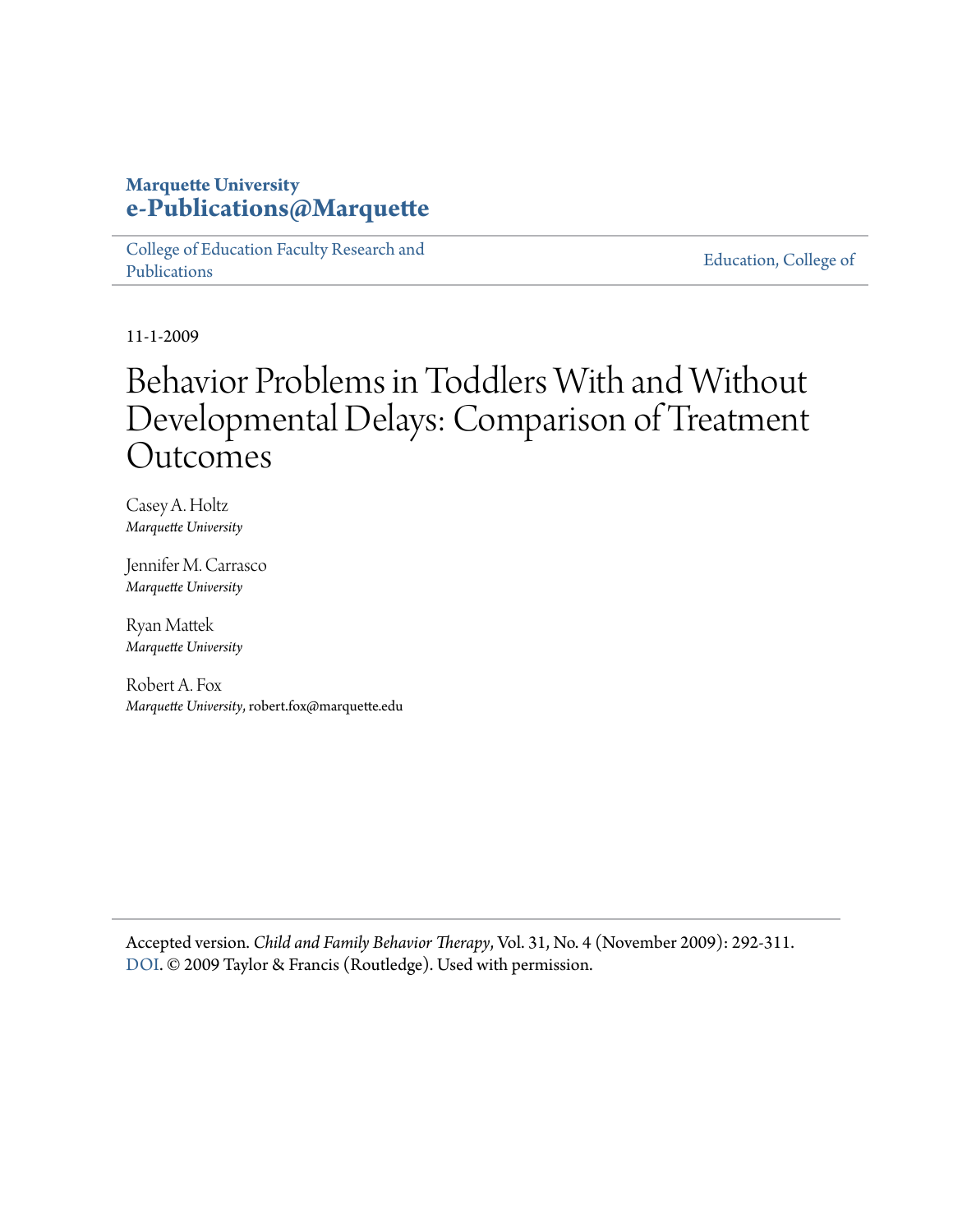# Behavior Problems in Toddlers with and without Developmental Delays: Comparison of Treatment Outcomes

Casey A. Holtz

*Department of Counseling and Educational Psychology College of Education, Marquette University Milwaukee WI*

Jennifer M. Carrasco *Department of Counseling and Educational Psychology College of Education, Marquette University*

*Milwaukee WI*

# Ryan J. Mattek

*Department of Counseling and Educational Psychology College of Education, Marquette University Milwaukee WI*

Robert A. Fox

*Department of Counseling and Educational Psychology College of Education, Marquette University Milwaukee WI*

*Child & Family Behavior Therapy*, Vol. 31, No. 4 (November 2009): pg. 292-311[. DOI.](http://dx.doi.org/10.1080/07317100903311018) This article is © The New Chaucer Society and permission has been granted for this version to appear in [e-Publications@Marquette.](http://epublications.marquette.edu/) The New Chaucer Society does not grant permission for this article to be further copied/distributed or hosted elsewhere without the express permission from The New Chaucer Society.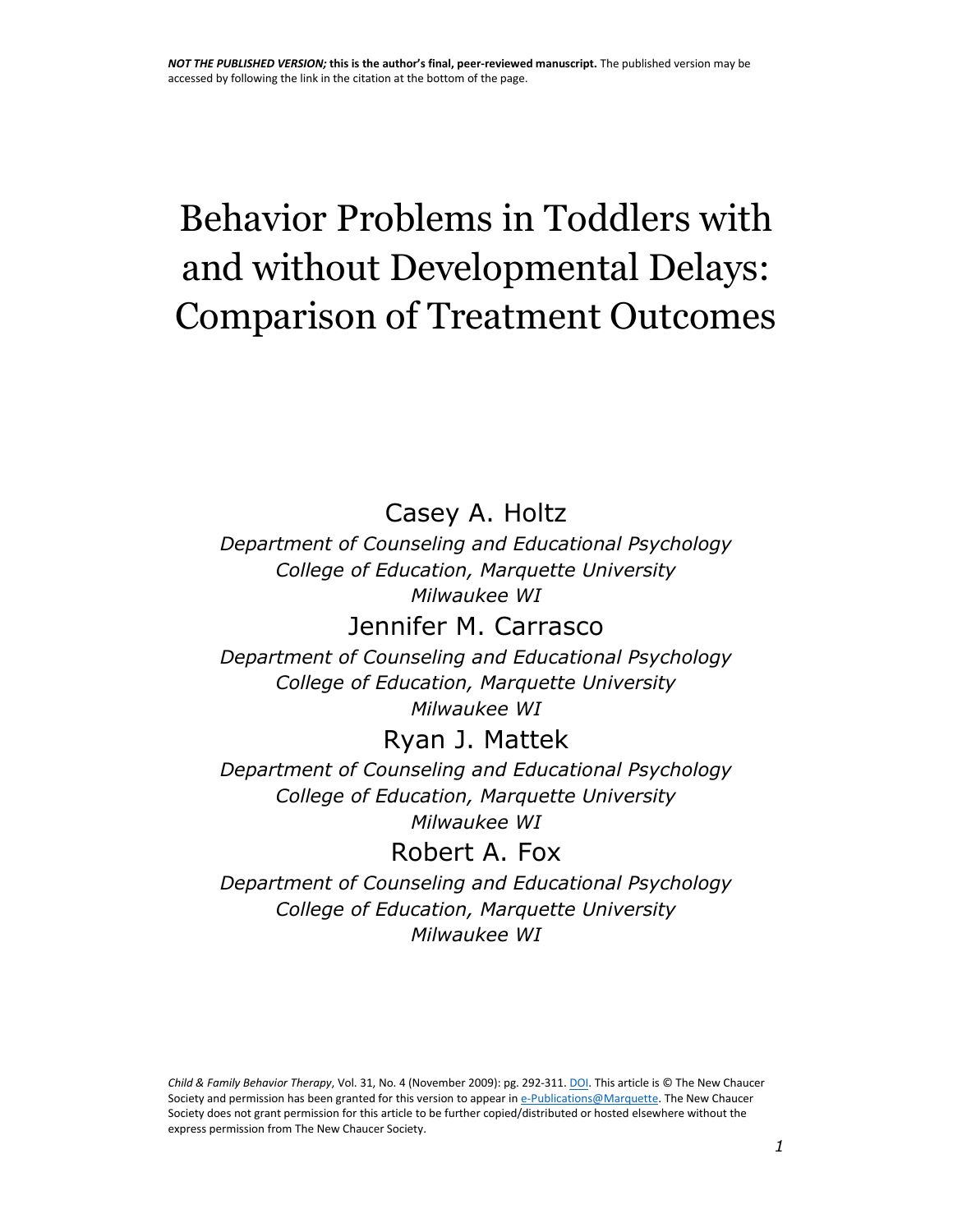#### **Footnote:**

Casey A. Holtz, M.A., Jennifer M. Carrasco, M.A., Ryan J. Mattek, and Robert A. Fox, Ph.D. Department of Counseling and Educational Psychology, College of Education, Marquette University, Milwaukee WI.

This research was supported in part by grants from the Assurant Health Foundation, Charles D. Jacobus Family Foundation, Exchange Club, and United Way. The authors acknowledge the support of Penfield Children's Center, the Birth-to-Three Agency that served as the site for this study and the graduate students who provided mental health services for the toddlers and their families.

Correspondence concerning this article should be addressed to Casey A. Holtz, Marquette University, Department of Counseling and Educational Psychology, College of Education, Schroeder Complex, P. O. Box 1881, Milwaukee WI 53201-1881. E-mail: casey.holtz@marquette.edu; Phone: 414- 915-8388.

#### **Abstract**

The purpose of this study was to examine the effectiveness of an inhome parent management program for toddlers with behavior problems and developmental delays by comparing outcomes for a group of toddlers with developmental delays ( $n = 27$ ) and a group of toddlers without developmental delays ( $n = 27$ ). The majority of children lived in single parent, low-income homes. Results suggested that the parent management program was equally effective for children with and without developmental delays. Parents from both groups reported clinically significant improvement in their children's behavior and parenting practices. Clinical implications regarding the importance of these findings for improving outcomes for toddlers with behavior problems and developmental delays living in poverty were discussed.

**KEY WORDS**: toddlers, developmental delay, behavior problems, treatment outcomes, low-income families

# **Behavior Problems in Toddlers with and without Developmental Delays: Comparison of Treatment Outcomes**

Behavior problems are common in toddlers and include aggression, destructiveness, self-injury, temper tantrums, hyperactivity, and noncompliance (Roberts, Mazzucchelli, Taylor, & Reid, 2003). While some behavior problems are expected to occur as a part of young children's normal development, when they escalate sufficiently in intensity and frequency, behavior problems can interfere with the child's development and cause significant distress for caregivers (Eyberg, Boggs, & Rodriguez, 1992). Behavior problems have been shown to adversely affect a young child's interpersonal

*Child & Family Behavior Therapy*, Vol. 31, No. 4 (November 2009): pg. 292-311[. DOI.](http://dx.doi.org/10.1080/07317100903311018) This article is © The New Chaucer Society and permission has been granted for this version to appear in [e-Publications@Marquette.](http://epublications.marquette.edu/) The New Chaucer Society does not grant permission for this article to be further copied/distributed or hosted elsewhere without the express permission from The New Chaucer Society.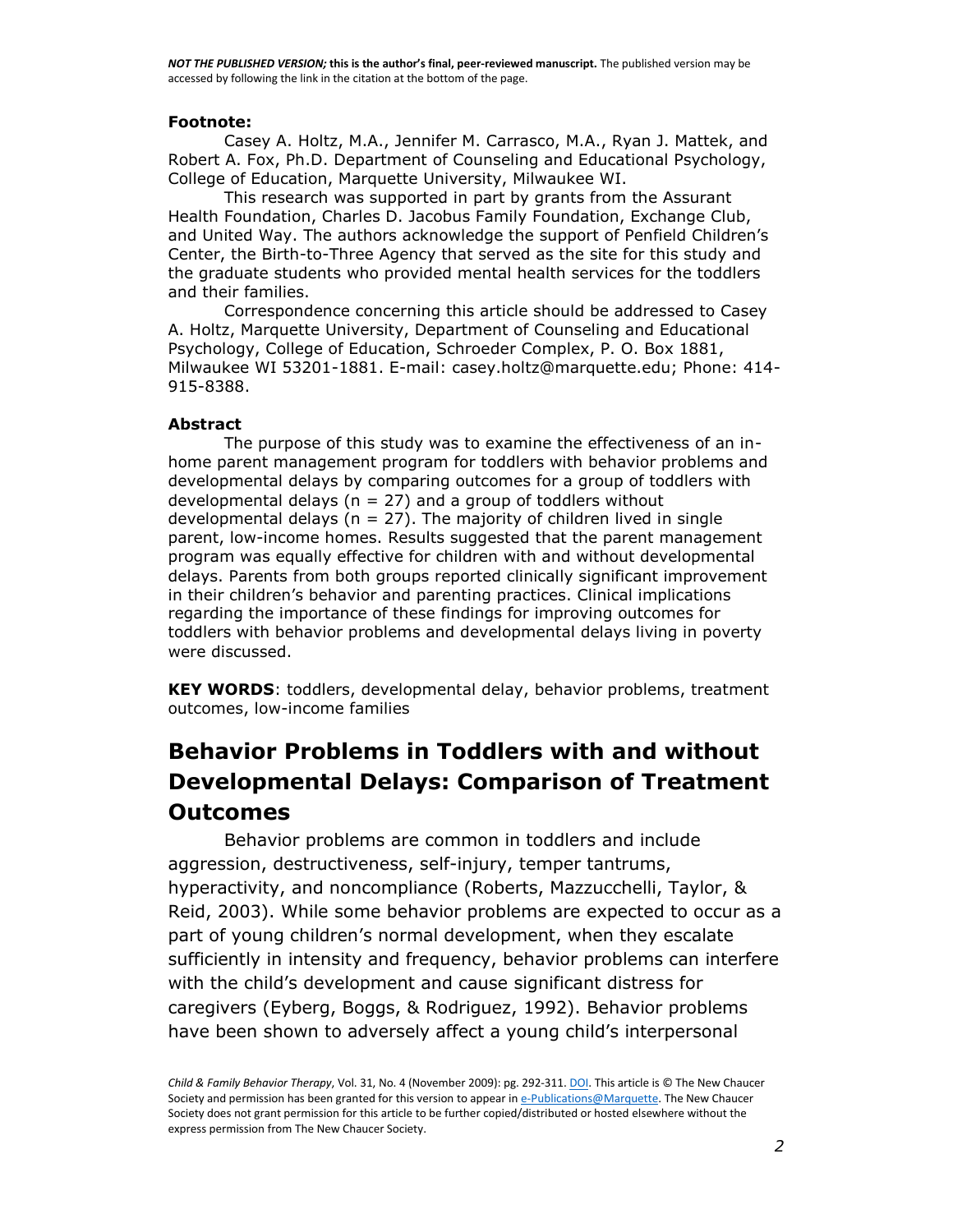relationships (Greene & Doyle, 1999), their development of social skills (Mendez, Fantuzoo & Ciccetti, 2002) and communication ability (Sigafoos, 2000), and future academic achievement (Neilson & McEvoy, 2004). The disruptive nature of early behavior problems also may result in child expulsion from day care or other community settings (Roberts et al., 2003). Moreover, some behavior problems become severe enough to warrant a psychiatric diagnosis such as attention deficit hyperactivity disorder, separation anxiety disorder, conduct disorder, or oppositional defiant disorder (Keenan & Wakschlag, 2002).

Research indicates an increased risk for behavior problems among children with developmental delays (Hudson et al., 2003). Feldman, Hancock, Rielly, Minnes, & Cairns (2000) examined the prevalence of challenging behaviors in a sample of 76 children with developmental delays and found that 42% of the children had clinically significant problems. Similarly, in a literature review, Roberts et al. (2003) found the prevalence of behavior problems in young children with delays ranged from 20 to 64%. Children with both developmental delays and behavior problems also may be at an increased risk for negative long-term outcomes. These children typically require more medical and adjunctive services (e.g. speech therapy, physical therapy) than other children. Restricted participation or possible exclusion from such necessary supportive services due to behavior problems renders children with developmental delays at an everincreasing disadvantage relative to their typically developing peers (McDiarmid & Bagner, 2005).

The negative consequences of significant behavior problems in early childhood are often not resolved through maturation alone. Once these problematic behaviors are established, they can persist into the elementary school years and adolescence (Campbell, 1995; Hudson et al., 2003), with the clear potential to develop into more serious disruptive or aggressive behavior (Bagner & Eyberg, 2007; Feldman, et al., 2000; Roberts, Mazzucchelli, Studman, & Sanders, 2006). Emotional and behavioral problems among children with intellectual and developmental disabilities are highly persistent over time (Einfeld et al., 2006). Hence, the toddler and preschool years present a unique window of opportunity for intervention to interrupt this developmental pathway and to prevent these challenging behaviors from becoming more resistant to change.

*Child & Family Behavior Therapy*, Vol. 31, No. 4 (November 2009): pg. 292-311[. DOI.](http://dx.doi.org/10.1080/07317100903311018) This article is © The New Chaucer Society and permission has been granted for this version to appear in [e-Publications@Marquette.](http://epublications.marquette.edu/) The New Chaucer Society does not grant permission for this article to be further copied/distributed or hosted elsewhere without the express permission from The New Chaucer Society.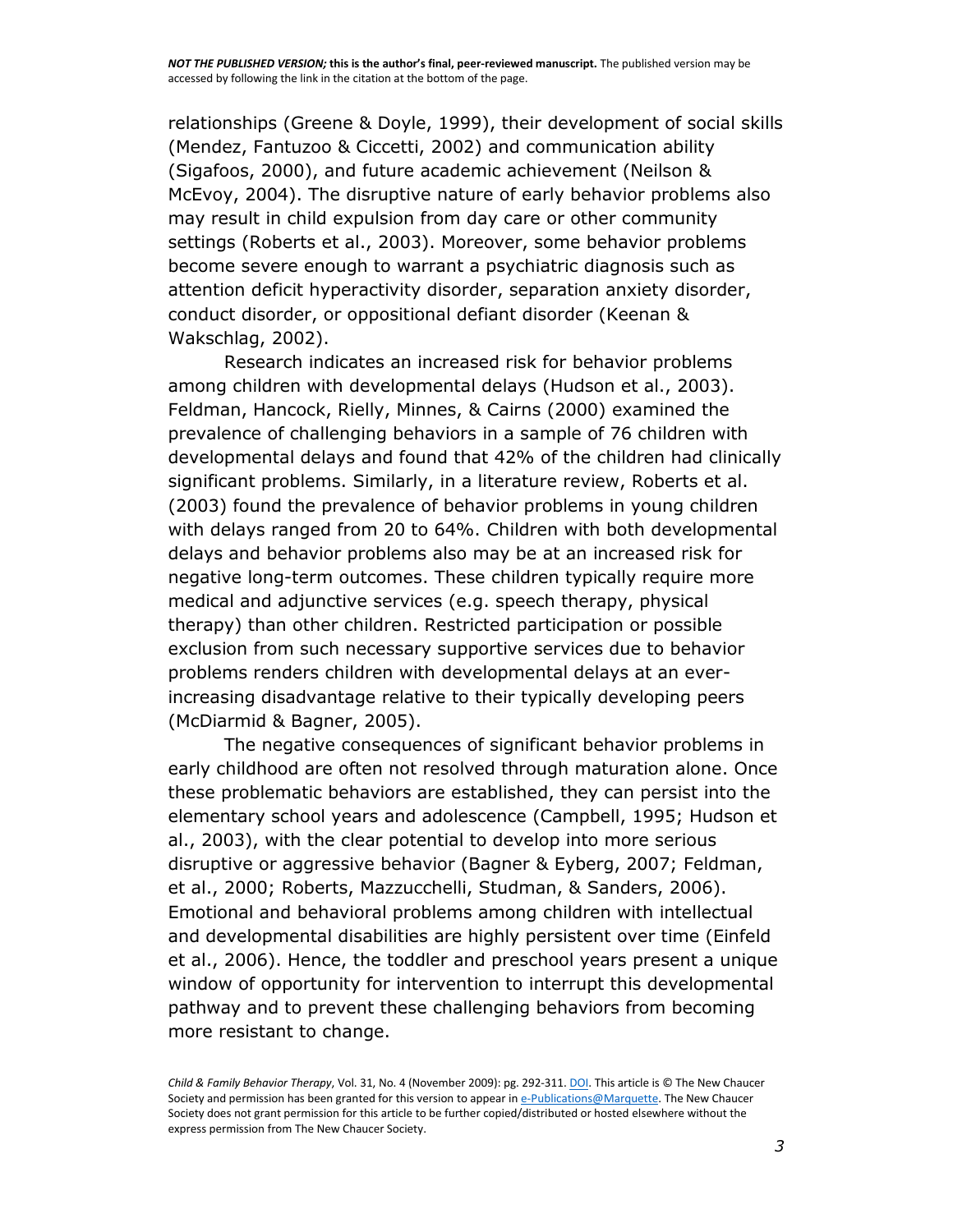A number of prevention and treatment programs for young children have emerged that focus on decreasing challenging behaviors (e.g., aggression, non-compliance, tantrums) and increasing pro-social behaviors (e.g., listening, sharing; see Eyberg, Nelson, & Boggs, 2008 for a review). In these programs, cognitive and behavioral procedures designed to change parenting practices have significantly reduced early childhood behavior problems (Brinkmeyer & Eyberg, 2003; Eyberg, Boggs, & Algina, 1995; Nicholson, Brenner, & Fox, 1999; Webster-Stratton, 1992). Interventions that specifically addressed young children with delays and behavior problems reported similar positive results (Gavida-Payne & Hudson, 2002; McIntyre, 2008). For example, the Triple P-Positive Parenting Program (Sanders, 1999) was adapted by Sanders, Mazzucchelli, and Studman (2004, Stepping Stones Triple P-Program) to better meet the needs of families of children with delays and was shown to both improve children's behavior and positively alter parent-child interactions (Roberts et al., 2006). Similarly, an adapted version of the Incredible Years Parent Training Program (Webster-Stratton, 1992), a group-based program, was successful in reducing negative parent-child interactions and child behavior problems in children with developmental disabilities relative to a control group (McIntyre, 2008). In another study, McDiarmid and Bagner (2005) adapted Parent-Child Interaction Therapy (PCIT) to treat a 3-year-old male with both oppositional defiant disorder (ODD) and moderate mental retardation; after 14 treatment sessions, the child no longer met the criteria for ODD. Bagner and Eyberg (2007) evaluated the efficacy of PCIT, without adaptation, for children with comorbid ODD and mental retardation. Their results indicated that mothers interacted more positively with their children and reported significant improvements in their children's behavior after treatment.

Recent research has documented the positive effects of behavioral parent management programs tailored for children with developmental delays but continued study of treatment programs is warranted for several reasons. First, most studies have examined treatment effects for children in the preschool and elementary years (Brinkmeyer & Eyberg, 2003; Eyberg et al., 1995; Webster-Stratton, 1992). Yet the genesis for behavior problems appears earlier in development, suggesting the need for prevention programs for families of even younger children. Second, research has often been conducted with well-educated, middle-income families. Relatively few

*Child & Family Behavior Therapy*, Vol. 31, No. 4 (November 2009): pg. 292-311[. DOI.](http://dx.doi.org/10.1080/07317100903311018) This article is © The New Chaucer Society and permission has been granted for this version to appear in [e-Publications@Marquette.](http://epublications.marquette.edu/) The New Chaucer Society does not grant permission for this article to be further copied/distributed or hosted elsewhere without the express permission from The New Chaucer Society.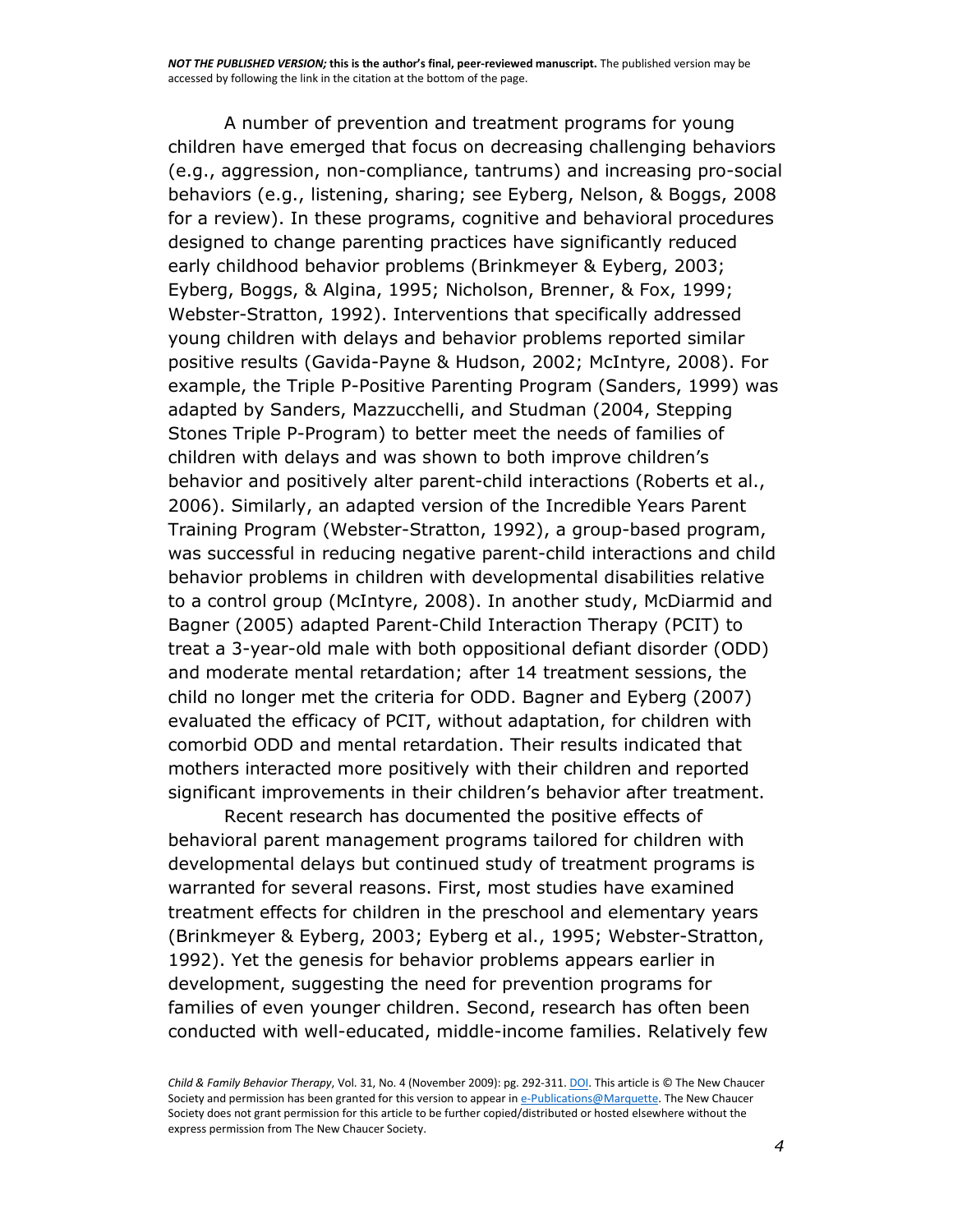studies have demonstrated results for parents with lower educational levels or for children living in poverty (Webster-Stratton, et al., 2001) despite the higher prevalence of childhood behavior problems in lowincome populations (Keenan & Wakshlag, 2000). Finally, researchers have not directly compared treatment effects for children with and without developmental delays.

Due to the limited research in this area, it is unclear if early intervention is equally effective for children with and without developmental delay. Therefore, it is unclear whether it is necessary to design different treatment strategies or programs for children with developmental delays. The purpose of this study was to compare the outcomes of an evidenced-based parent management program for children less than five years of age (Fox & Nicholson, 2003) between children with behavior problems to children with both developmental delays and behavior problems. The effectiveness of the treatment program was examined using a home-based, individualized program delivery system among mostly single-parent, low-educated families living in poverty in unsafe areas of a large, urban, inner-city environment.

# **Method**

## *Participants*

Children were referred for behavior problems by their caregivers and from professional staff members at a large Birth-to-Three Program and from other agencies and health care professionals serving toddlers in an urban Midwestern city. Eligibility criteria for the study included: (a) an ambulatory child between the ages of 1 and 5 years; (b) parental report of concern regarding behavior problems such as noncompliance, serious tantrums, aggression, destructiveness, and high activity level; (c) child did not meet diagnostic criteria for a pervasive developmental disorder or have significant physical handicaps or serious medical conditions; and (d) family completed the treatment program with both pre- and post-test assessments. The first 27 referred children who met the eligibility criteria and had a developmental delay were enrolled in the study and placed in the delayed group. Developmental delay was defined as scoring at least 25% below chronological age (or corrected age for children 2 years of age and younger born premature) in one or more areas of

*Child & Family Behavior Therapy*, Vol. 31, No. 4 (November 2009): pg. 292-311[. DOI.](http://dx.doi.org/10.1080/07317100903311018) This article is © The New Chaucer Society and permission has been granted for this version to appear in [e-Publications@Marquette.](http://epublications.marquette.edu/) The New Chaucer Society does not grant permission for this article to be further copied/distributed or hosted elsewhere without the express permission from The New Chaucer Society.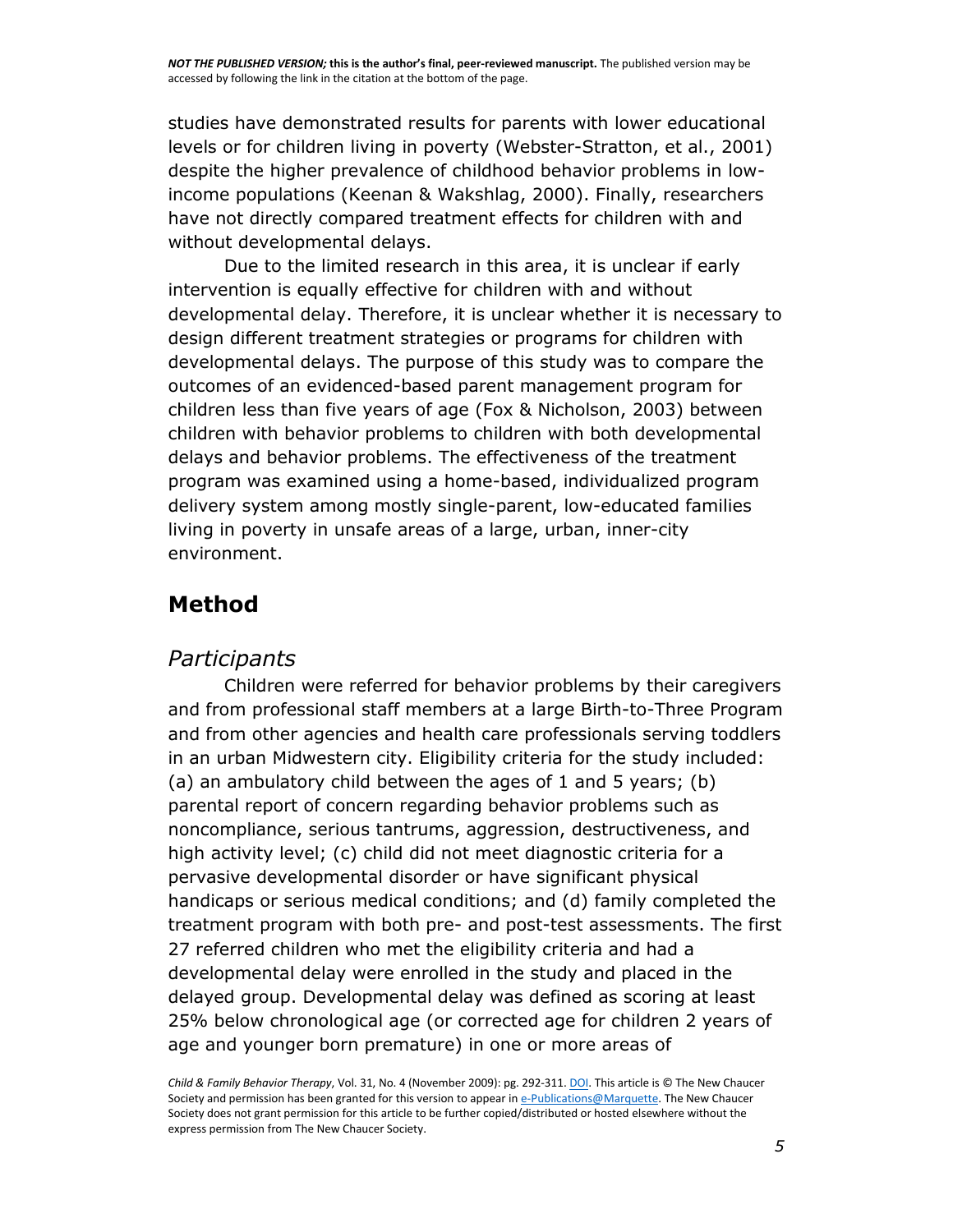development (e.g., speech, cognition, motor) using the *Early Intervention Developmental Profile* (Rogers & D'Eugenio, 1981). The majority of the children in the delayed group were identified as having a speech delay as their primary concern (*n* = 25; 92%). Of these 25 children, 24% also had a significant cognitive delay. The remaining two children had both cognitive and motor delays. Concurrently, the first 27 referred children who met the eligibility criteria and did not have a developmental delay were enrolled in the study and placed in the non-delayed group. Demographic data for the children and their caregivers are shown by group in Table 1. Statistical analyses did not identify any significant differences (*p* > .05) between groups on any of these demographic variables.

#### *Measures*

A number of measures were utilized to evaluate parent and child variables. All of the measures were administered during the intake evaluation and again at the post-test evaluation that occurred following the final treatment session.

*Early Intervention Developmental Profile (EIDP).* The EIDP (Rogers & D'Eugenio, 1981) is an infant and preschool assessment measure designed to provide a comprehensive description of a child's present functioning and to identify areas of delay. The EDIP is made up of 299 items divided into six scales which provide developmental norms in the following areas: perceptual/fine motor, cognition, language, social/emotional, self-care and gross motor development. Scores of 25% or more below chronological age level in one or more scales indicate a significant developmental delay that is required for enrollment in Birth-to-Three services. The six scales of the EIDP demonstrate moderate to strong correlations with other standardized evaluation instruments including the mental (.80 - .96) and motor (.66 - .95) scales of the Bayley Scales of Infant Development (Bayley, 1993) and the Vineland Social Maturity Scale (.77 - .93; Sparrow, Balla, & Cicchetti, 1984). Test-retest correlations at 3 to 6 months were: language =  $.93$ ; social/emotional =  $.98$ ; self-care =  $.98$ ; cognition =  $.97$ ; perceptual/fine motor =  $.98$  and; gross motor =  $.97$ .

*Eyberg Child Behavior Inventory (ECBI)*. The ECBI (Eyberg & Pincus, 1999) is a 36-item inventory that measures behavior problems common in children ages 2 to 16-years-old (e.g., non-compliance, aggression, destructiveness). Caregivers rated the frequency of each

*Child & Family Behavior Therapy*, Vol. 31, No. 4 (November 2009): pg. 292-311[. DOI.](http://dx.doi.org/10.1080/07317100903311018) This article is © The New Chaucer Society and permission has been granted for this version to appear in [e-Publications@Marquette.](http://epublications.marquette.edu/) The New Chaucer Society does not grant permission for this article to be further copied/distributed or hosted elsewhere without the express permission from The New Chaucer Society.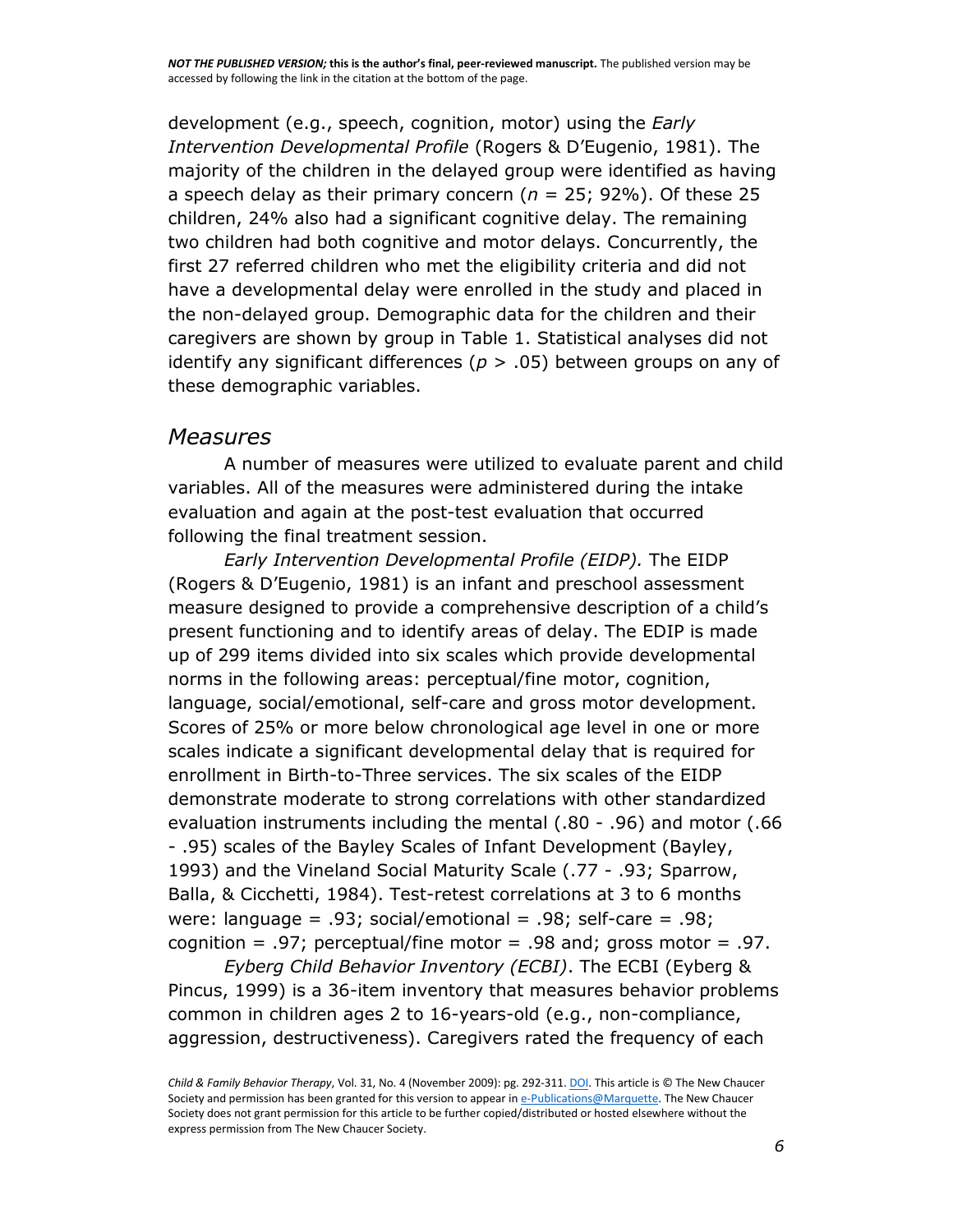behavior problem on a scale from 1 (*never*) to 7 (*always*), resulting in an intensity score (range  $= 36-252$ ). Parents also identified if each behavior was considered a current problem (*yes/no*) resulting in a total problem score (range=0-36). Eyberg and Pincus (1999) established a T-score of greater than 60 on the ECBI intensity and problem scales as a cutoff point for identifying children with clinically significant levels of behavior. Internal consistency has been reported for both the intensity and the problem scales (.95 and .93, respectively; Burns & Patterson, 1990); and studies have found that the ECBI has adequate test-retest reliability ranging from .86-.88 (Eyberg & Pincus, 1999). The ECBI has been shown to discriminate between problem and non-problem children (Weis, Lovejoy, & Lundahl, 2004). In addition, research has demonstrated the ECBI to be sensitive to behavior change from pre-test to post-test in studies on behavioral interventions with high-risk families enrolled in a Head Start program (Webster-Stratton et al., 2001) and with clinically referred children (Eyberg et al., 2001).

*Parent Behavior Checklist (PBC)*. The PBC (Fox, 1994) is a 32 item rating scale designed to measure the behaviors and expectations of parents of young children between the ages of 1 and 5 years. The PBC consists of three empirically derived scales: *Expectations*, 12 items that measure parents' developmental expectations (e.g. "my child should be quiet when I am on the phone"); *Discipline*, 10 items that assess parental responses to children's problem behaviors (e.g. "I would spank my child in public for bad behavior"); and *Nurturing*, 10 items that measure specific parent behaviors that promote a child's psychological growth (e.g. "I praise my child for learning new things"). Items are rated using a 4-point frequency scale (4 = *almost always/always*, 3 = *frequently*, 2 = *sometimes*, and 1 = *almost never/never*). The range of total scores for each subscale are: *Expectations* (12-48) with higher scores indicating higher parental expectations; *Discipline* (10-40) with higher scores indicating more frequent use of verbal and corporal punishment (e.g. yelling or spanking); and *Nurturing* (10-40) with higher scores suggesting more frequent use of positive nurturing activities. The following coefficient alphas were reported for the PBC short form: Expectations = .97, Discipline =  $.91$  and Nurturing =  $.82$ . Test-retest reliabilities for each of the three subscales were: Expectations =  $.98$ , Discipline =  $.87$  and Nurturing = .81. The PBC successfully discriminates between parents

*Child & Family Behavior Therapy*, Vol. 31, No. 4 (November 2009): pg. 292-311[. DOI.](http://dx.doi.org/10.1080/07317100903311018) This article is © The New Chaucer Society and permission has been granted for this version to appear in [e-Publications@Marquette.](http://epublications.marquette.edu/) The New Chaucer Society does not grant permission for this article to be further copied/distributed or hosted elsewhere without the express permission from The New Chaucer Society.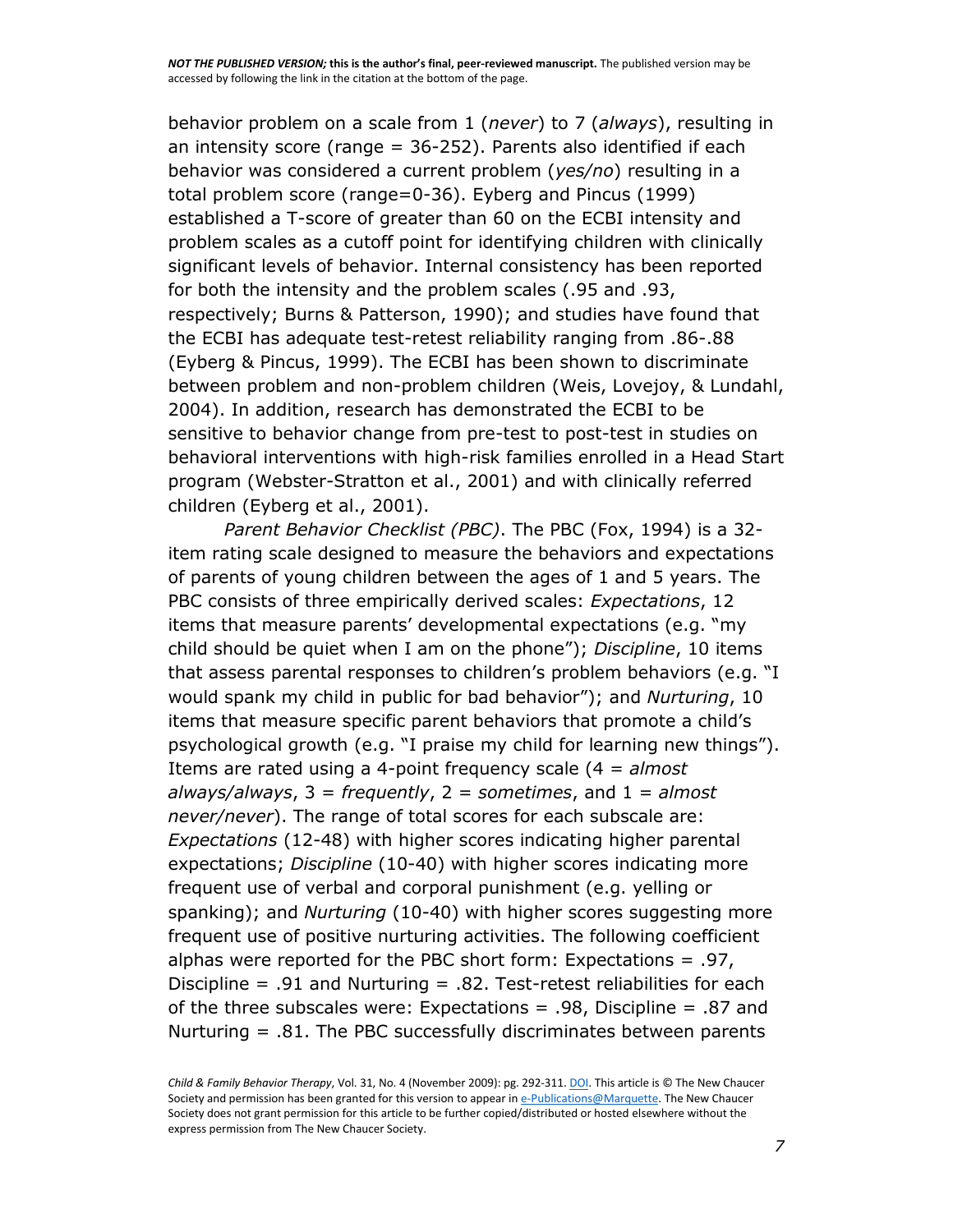of children of different chronological ages (Fox & Bentley, 1992) and in one study, was shown to not be related to a social desirable response set (Peters & Fox, 1993). The PBC's utility has been demonstrated with families of children with disabilities (Keller & Fox, 2009; Tucker & Fox, 1995) and significant emotional and behavioral problems (Nicholson, Fox, & Johnson, 2005). Finally, the PBC has been used as an outcome measure for treatment programs involving parents of young children (Nicholson, Anderson, Fox, & Brenner, 2002; Nicholson et al., 1999).

*Direct Observation of Parent-Child Interactions*. A direct observation assessment based on the work of Crawley and Spiker (1983) was used to assess the quality of parent and child interactions at intake and post-test. Clinicians were initially trained to reliably observe and rate parent-child interactions using videotaped sessions of parent-child dyads playing together. Parent's and children's behaviors were both operationally defined, and clinicians were trained using videotaped parent-child interactions until their agreement rate consistently achieved a minimum 80% with the clinic's established observational data for these videotaped interactions.. As part of the intake evaluation, parents were instructed to play with their children while the clinician rated their interactions (i.e., 1 = *never*, 2 = *seldom*, 3 = *average*, 4 = *usually*, 5 = *always*) on five dimensions of the child's behavior (i.e., positive affect, negative affect, interest in play, initiates interactions, socially responsive), and six dimensions of the parent's behavior (i.e., parent directs play, parent lets child direct play, sensitivity to child, expectations for child, discipline – sets appropriate limits, and reciprocity). Separate total scores were computed for the five combined dimensions of child behavior and the six combined ratings of parent behavior. Coefficient alphas have been reported for the total child scores (.85) and the total parent scores (.83) (Fox, Keller, Grede, & Bartosz, 2007). For this sample, internal consistency scores were .79 for the total parent scores and .77 for the total child scores. Some cases were observed and rated by the treating clinician, which may have interjected bias into the results. However, two independent raters completed the parent and child ratings as a measure of inter-rater reliability for approximately 30% of the observations. Correlations were computed between the total scores obtained by each clinician, yielding significant inter-rater reliability coefficients for the total parent (.77) and child (.72) scores.

*Child & Family Behavior Therapy*, Vol. 31, No. 4 (November 2009): pg. 292-311[. DOI.](http://dx.doi.org/10.1080/07317100903311018) This article is © The New Chaucer Society and permission has been granted for this version to appear in [e-Publications@Marquette.](http://epublications.marquette.edu/) The New Chaucer Society does not grant permission for this article to be further copied/distributed or hosted elsewhere without the express permission from The New Chaucer Society.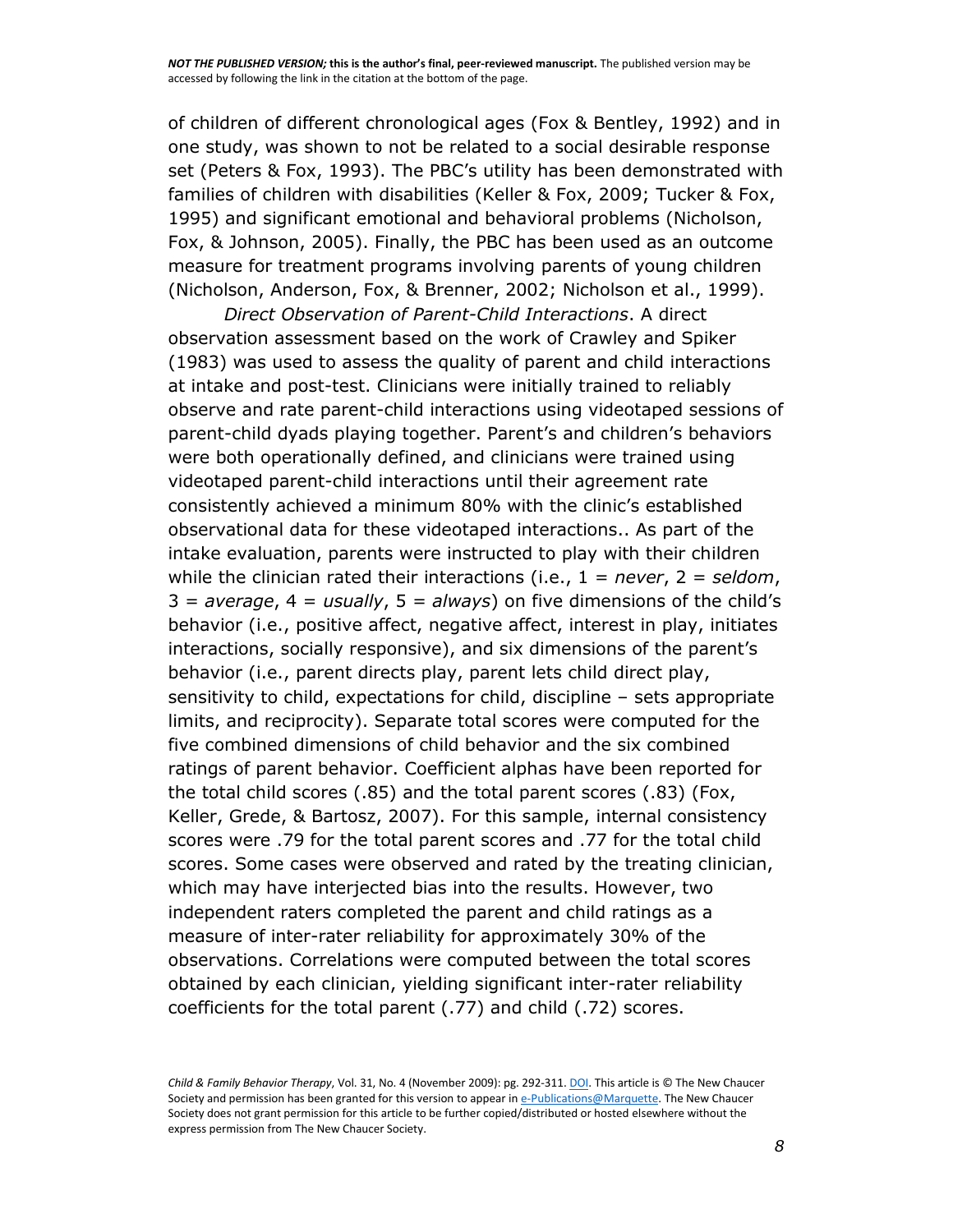Following the play assessment, parents were told to give their child five simple requests (e.g., pick up the toy, come here) to assess their child's compliance. After recording the number of parental requests and the child's compliance (i.e., yes or no), a compliance percentage score was computed. For approximately 30% of the observations in this sample, two clinicians independently completed the compliance assessment. Inter-rater reliability for the child compliance rate (i.e., child compliance/parent requests) was .80.

*Kiddie Schedule for Affective Disorders and Schizophrenia for School-Aged Children (K-SADS-PL).* The K-SADS-PL (Kaufman et al., 1997) was completed before and after the treatment program to determine whether the child met the diagnostic criteria for a psychiatric disorder included in the *Diagnostic and Statistical Manual of Mental Disorders* (*DSM-IV-TR*; APA, 2000)*.* The *K-SADS-PL* is a semistructured parent interview designed to assess current and past episodes of psychopathology in children. Probes are used to elicit the information necessary to score each item. Items assessing the presence and intensity of diagnostic symptoms are scored using a 0-3 point rating scale. A score of 0 indicates no information is available, a score of 1 suggests the symptom is not present, a score of 2 indicates subthreshold levels of symptomatology, and a score of 3 represents threshold criteria. Items related to pervasiveness and duration of symptomology are rated on a 0-2 point rating scale on which 0 implies no information, 1 implies the symptom is not present, and 2 implies the symptom is present. Diagnoses are derived from a total score on the *K-SADS-PL for each relevant diagnosis (e.g., Oppositional Defiant Disorder, Conduct Disorder)*.

*Parent-Child Relationship Scale*. This scale provides a qualitative global assessment of the parent and child relationship on a scale of 0- 100 with five behavioral anchors (Poor, Below Average, Average, Good, and Exceptional) at 20-point intervals (Fox & Nicholson, 2003). For example, scores suggestive of a *good relationship* (e.g., thoughtful interactions, typically appropriate parental expectations, parent responsiveness, appropriate limit setting, and limited use verbal or corporal punishment) range from 60-80. The child's clinician determined the Parent-Child Relationship Scale's global score after a careful review of all assessment findings including direct observation and the scores from parent self-report measures.

*Child & Family Behavior Therapy*, Vol. 31, No. 4 (November 2009): pg. 292-311[. DOI.](http://dx.doi.org/10.1080/07317100903311018) This article is © The New Chaucer Society and permission has been granted for this version to appear in [e-Publications@Marquette.](http://epublications.marquette.edu/) The New Chaucer Society does not grant permission for this article to be further copied/distributed or hosted elsewhere without the express permission from The New Chaucer Society.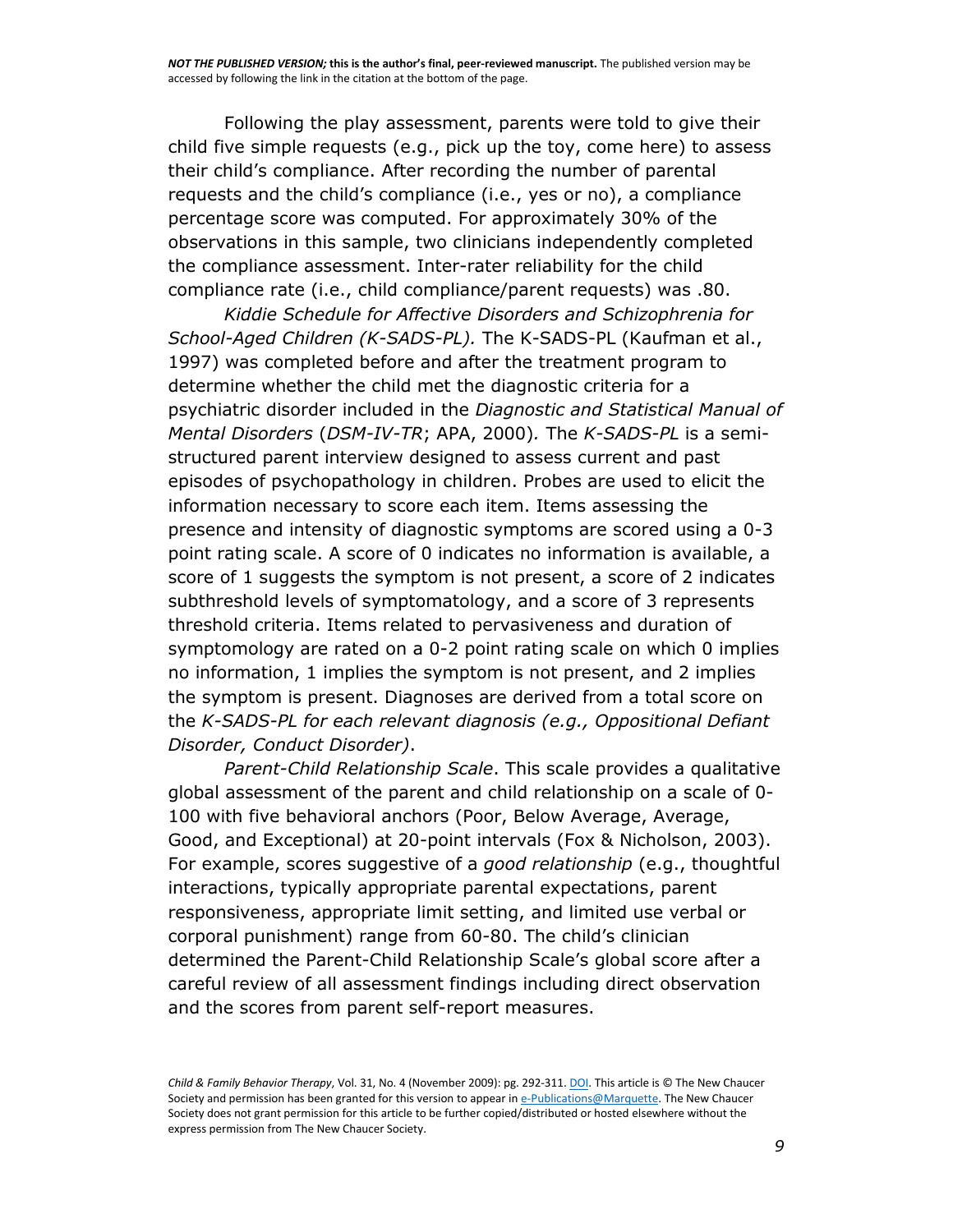*Family Satisfaction Survey.* A 7-item survey was used to assess caregiver satisfaction with the treatment services. Using a 7-point Likert rating scale, caregivers are asked to rate: the quality of services received (1 = *poor* to 7 = *excellent*), how the services contributed to their child's improvement  $(1 = not at all to 7 = a lot)$ , how the clinic helped them improve how they managed their children (1 = *not at all*  to  $7 = a$  *lot*), if caregivers would use the clinic again if needed  $(1 = no,$ *definitely not* to 2 = *yes, definitely*), the current status of child's referral concern (1 = *considerably worse* to 7 = *greatly improved*), if caregivers would recommend the clinic to others (1 = *no, definitely not*  to 7 = *yes, definitely*), and the caregiver's confidence in managing their children's behavior in the future (1 = *not at all confident* to 7 = *very confident*). For the present sample, the internal consistency for these seven items was  $r = .72$ .

### *Intervention*

*Parent Management Training*. The treatment program was adapted from the Parenting Young Children Program (Fox & Nicholson, 2003) with an introductory child-led play component added to the treatment protocol. Treatment sessions were scheduled weekly in the children's homes and lasted approximately 60 to 90 minutes. Families in the delayed group averaged 12 treatment sessions (*SD* = 4.65) over 4.31 months (*SD* = 2.20) and families in the non-delayed group averaged 12.89 sessions (*SD* = 5.26) over 5.44 months (*SD* = 2.20). Treatment included five components: (a) enriching the parent/child relationship through child-led play; (b) helping the parents learn to thoughtfully interact with their child rather than emotionally overreact to their child's behavior; (c) helping the parents learn and maintain appropriate developmental expectations for their child; (d) using techniques such as positive reinforcement, establishing home routines, and giving good instructions to strengthen their child's prosocial behaviors; and (e) employing limit-setting strategies such as redirection, ignoring, response cost, and time-out (i.e., placement of child in a safe area away from direct reinforcement) to reduce their child's challenging behaviors. For example, a common time-out location was a safe bedroom with a gate placed across the door so the child could look out into the rest of the home. Parents were carefully instructed to not interact with their child while in time-out.

*Child & Family Behavior Therapy*, Vol. 31, No. 4 (November 2009): pg. 292-311[. DOI.](http://dx.doi.org/10.1080/07317100903311018) This article is © The New Chaucer Society and permission has been granted for this version to appear in [e-Publications@Marquette.](http://epublications.marquette.edu/) The New Chaucer Society does not grant permission for this article to be further copied/distributed or hosted elsewhere without the express permission from The New Chaucer Society.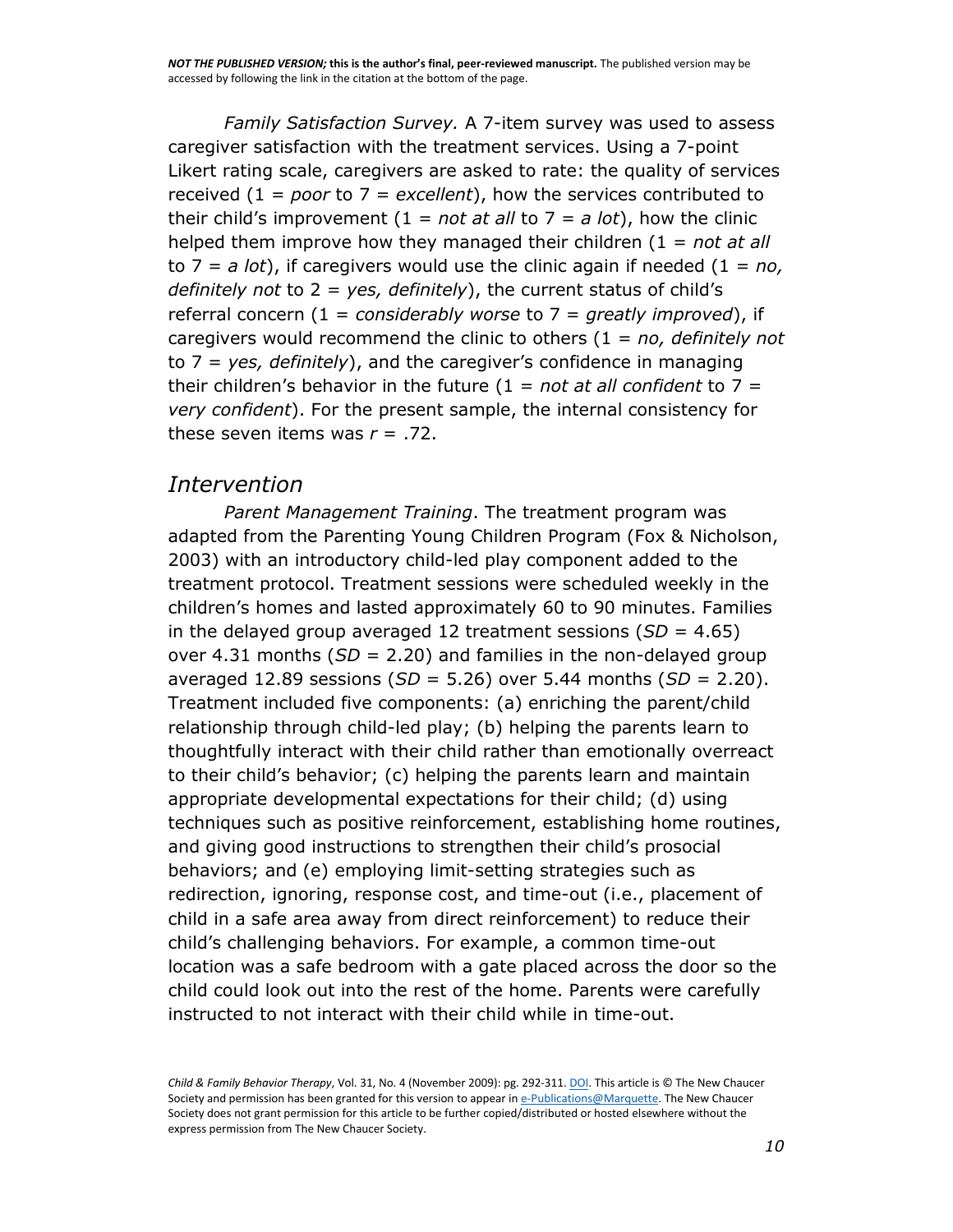Each treatment strategy was explained to the caregiver and directly modeled by the clinician. During treatment sessions, parents also practiced each strategy with their children and received direct insession feedback from the clinician. Following modeling and the feedback sessions, a treatment plan that tailored the procedures to each individual child and parent was developed. All materials needed to implement the treatment plan were provided by the clinician (e.g., parent handouts, edible reinforcers, stickers, door gates for time-out). In subsequent sessions, treatment strategies were fine-tuned as necessary to meet the unique needs of each child, their caregivers, and the home setting. The weekly behavior plan would include strategies directly related to the primary treatment components but those strategies might differ for each individual family, based on their individual strengths and limitations and their salient concerns. For example, the behavior plan may include: (1) play with Steve for 10 minutes right before supper; (2) give Steve five simple requests during the day such as "pick up the toy" or "come here" and provide an immediate edible reward and praise each time; and (3) use a one minute time-out when Steve hits his younger sister.

#### *Procedures*

Institutional Review Board approval for this study was provided by an urban private university. Parents referred for this study provided consent for themselves and their children to participate. Parents were informed both verbally and in writing regarding the research methodology and requirements. Parents were also informed about the intervention procedures and were told that they could withdraw from the study at any time without affecting their child's other clinical services. Once parents consented, an intake evaluation was completed that included the collection of the study's pre-test measures.

All treatment services were provided in the children's homes. As most of these homes were located in high-crime neighborhoods, clinicians often travelled in pairs to provide treatment services, were provided appropriate training in safety procedures (e.g., declining invitations into the house by individuals other than the child's guardian, continually being aware of one's surroundings, carrying limited personal money), and had access to an on-call supervisor at all times in the event a clinician required assistance (e.g., depressed/suicidal caregiver, evidence of child abuse). Treatment

*Child & Family Behavior Therapy*, Vol. 31, No. 4 (November 2009): pg. 292-311[. DOI.](http://dx.doi.org/10.1080/07317100903311018) This article is © The New Chaucer Society and permission has been granted for this version to appear in [e-Publications@Marquette.](http://epublications.marquette.edu/) The New Chaucer Society does not grant permission for this article to be further copied/distributed or hosted elsewhere without the express permission from The New Chaucer Society.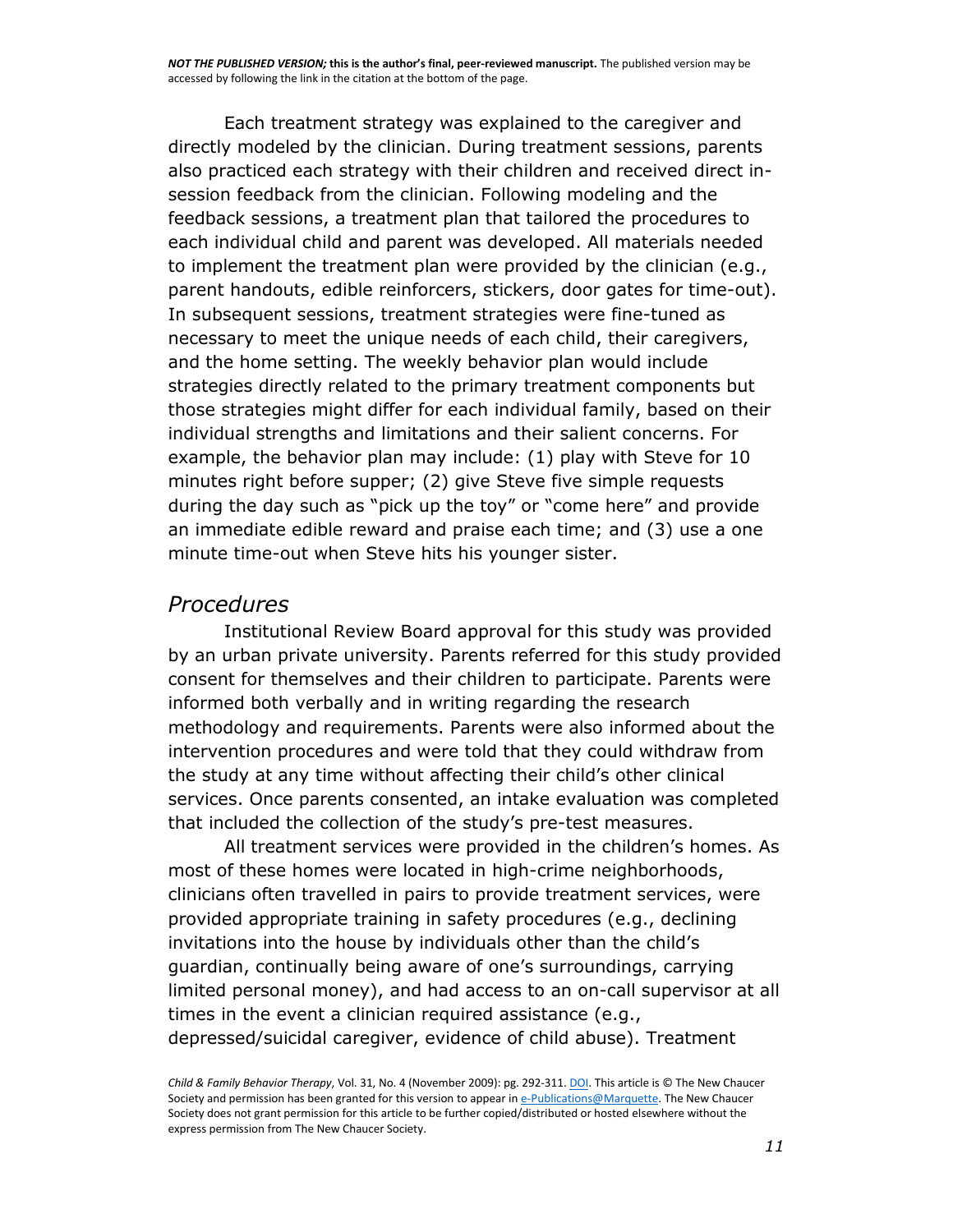services were provided by clinicians who had successfully completed an intensive training program and who met specific treatment adherence criteria. Clinicians were observed by their supervisor and were allowed increased treatment independence as they demonstrated sensitivity to working with a diverse population of families living in poverty, effectively and accurately explained and modeled treatment techniques, and provided appropriate feedback to parents. Supervisors further monitored clinician adherence to the treatment protocol through case review during weekly supervision (group and individual). Caregivers were asked to document their use of treatment strategies each day between the weekly in-home treatment sessions by marking whether or not they followed the treatment plan developed specifically for their child. Caregivers who completed this documentation and submitted it to the clinician at the next session were provided a \$5 gift certificate to use at a local grocery store. Treatment services were terminated when the program was completed and post-test measures were obtained. Families were encouraged to contact the clinician if future concerns about their children arose.

### **Results**

Separate repeated measures analyses of variance were used to assess between-group (i.e. delayed or non-delayed) and within-group (i.e., pre- and post-treatment) intervention effects for the children and parents (see Table 2). Where significant interaction or main effects for group or time were found, univariate *F-*tests were computed to determine the source of the significance. Group means were used to substitute for missing data. There were no significant differences (*p* > .05) between groups on pre-treatment measures of child behavior problems (i.e., intensity and problem), the parent-child relationship, and parental nurturing, expectations, or discipline.

## *Child Behavior*

*Parent report.* ECBI ratings of children's behavior problems indicated a significant time effect  $(F_{2,51} = 14.86, p < 0.01, n^2 = .40)$  with no significant group or interaction effects. Following treatment, children's problem behaviors decreased in intensity  $(F_{1,52} = 12.53)$ ,  $p$ <.01,  $n^2$  = .19) and were considered less problematic for parents  $(F_{1,52} = 25.28, p < .01, \eta^2 = .33)$  in both the delayed and non-delayed groups (see Table 2).

*Child & Family Behavior Therapy*, Vol. 31, No. 4 (November 2009): pg. 292-311[. DOI.](http://dx.doi.org/10.1080/07317100903311018) This article is © The New Chaucer Society and permission has been granted for this version to appear in [e-Publications@Marquette.](http://epublications.marquette.edu/) The New Chaucer Society does not grant permission for this article to be further copied/distributed or hosted elsewhere without the express permission from The New Chaucer Society.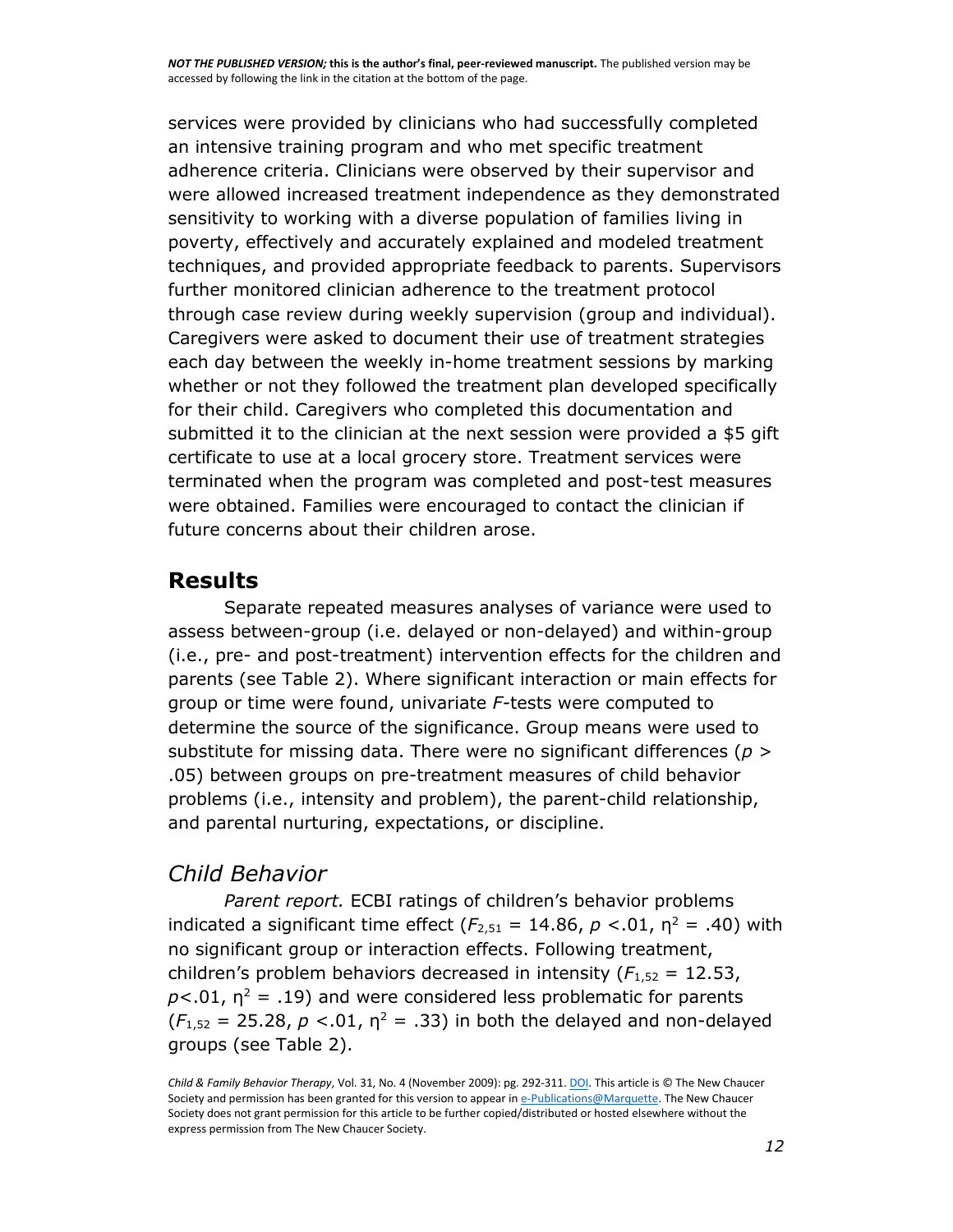*Direct observation*. Observation of child behavior during parentchild interactions in the home setting revealed a significant time effect  $(F_{1,51} = 3.98, p < .01, \eta^2 = .07)$  with no significant group or interaction effects. Following treatment, child total behavior scores improved significantly. Contributing to this significant change, were improvements in four of the five ratings comprising this measure. Child positive affect increased ( $F_{1,52}$  = 33.06,  $p < .01$ ,  $n^2$  = .39) and negative affect decreased  $(F_{1,52} = 28.66, p < .01, n^2 = .35)$  for both groups. In addition, the child's social responsiveness ( $F_{1,52}$  = 28.66, *p*  $<$ .01,  $\eta$ <sup>2</sup> = .35) and interest in play increased ( $F_{1,52}$  = 7.56,  $p < 01$ ,  $\eta$ <sup>2</sup> = .13) from pre-test to post-test. No significant change in child initiation of interactions was identified.

#### *Parent Behavior*

*Parent report*. Parent ratings on the PBC revealed a significant main effect for time  $(F_{3,50} = 5.75, p < 0.01, n^2 = .26)$  with no significant group or interaction effects. Following intervention, parental expectations increased  $(F_{1,52} = 11.89, p < .01, n^2 = .19)$  and parent use of verbal and corporal punishment decreased  $(F_{1,52} = 4.20, p)$  $<$ .05,  $\eta$ <sup>2</sup> = .08) in both groups. Nurturing scores did not change.

*Direct observation*. Observation of parent-child interactions in the home at pre- and post-treatment revealed significant main time effect for parent factors  $(F_{1,51} = 26.74, p < .01, n^2 = .34)$  with no significant group or interaction effects. Following treatment, parent total scores improved significantly. Contributing to this significant change were improvements in all six ratings that comprise this measure. Both groups decreased parent-led play (*F*1,52 = 12.76, *p*   $<$ .01,  $\eta$ <sup>2</sup> = .2) and increased child-led play ( $F_{1,52}$  = 23.10, *p* <.01,  $\eta$ <sup>2</sup> = .31). Parent sensitivity increased  $(F_{1,52} = 18.34, p < .01, n^2 = .26)$  as did parental expectations  $(F_{1,52} = 23.05, p < 0.01, \eta^2 = 0.31)$ . Parent use of appropriate limit setting increased ( $F1,52 = 12.57$ ,  $p < 0.01$ ,  $p^2 =$ .02) for both groups. Also, the parent-child interactions increased in reciprocity ( $F_{1,52}$  = 28.84,  $p < .01$ ,  $n^2 = .36$ ). Overall, both groups improved on the Parent-Child Relationship scale  $(F_{1,52} = 62.5, p < 0.01,$  $\eta^2$  = .54) with no significant group or interaction effects (see Table 2).

*Child & Family Behavior Therapy*, Vol. 31, No. 4 (November 2009): pg. 292-311[. DOI.](http://dx.doi.org/10.1080/07317100903311018) This article is © The New Chaucer Society and permission has been granted for this version to appear in [e-Publications@Marquette.](http://epublications.marquette.edu/) The New Chaucer Society does not grant permission for this article to be further copied/distributed or hosted elsewhere without the express permission from The New Chaucer Society.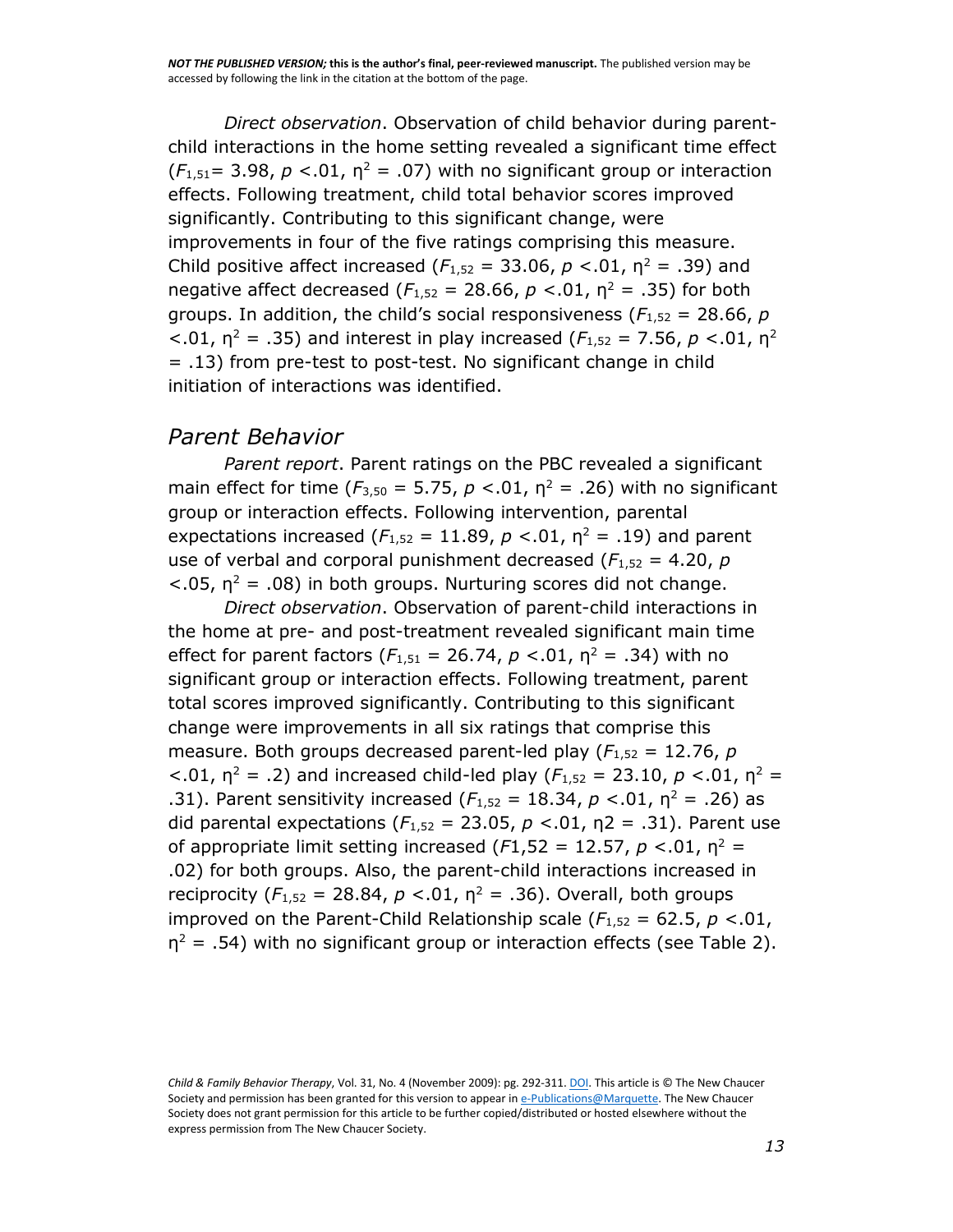# *Clinical Significance*

*Reliable Change Index*. Clinical significance was determined by the Reliable Change Index (RCI; Jacobson & Truax, 1991) using a minimum RCI value of 1.96 to indicate reliable change. Table 3 shows the percentage of children whose behavior reliably changed in the positive direction. Chi-square analyses were computed to identify significant differences between groups. Significantly more parents from the non-delayed group (*n =* 13, 48%) reported reliable reductions in verbal and corporal discipline as measured by the PBC's discipline subscale when compared to the non-delayed group (*n =* 6, 22%),  $\chi^2(1,54)$ =3.98,  $p < 05$ . Significantly more parents from the delayed group (*n =* 20, 75%) had clinically significant improvements in the parent-child relationship when compared to the non-delayed group (*n*   $= 8, 30\%)$ ,  $\chi^2(1,54) = 10.68$ ,  $p < 0.01$ . No significant between group relationships were found on the ECBI (intensity and problem scales), PBC (nurturing and expectation scales), or direct observation measures.

*Psychiatric Diagnosis*. Nineteen children in the delayed group were diagnosed with a psychiatric disorder at intake through direct observation, parent report, and the use of the *K-SADS-PL*. None of the children in this sample were diagnosed with multiple psychiatric disorders. The most common primary diagnosis was ODD (48%). At post-treatment, 15 of these 19 children (79%) no longer met the diagnostic criteria  $(\chi^2_{1,23} = 9.78, p < 0.01)$ . Twenty-one children in the non-delayed group were diagnosed at pre-treatment. The most common diagnosis was again ODD (67%). At post-treatment, 16 of these children (76%) no longer met diagnostic criteria postintervention  $(\chi^2_{1,26} = 9.85, p < 0.01)$ . In sum, 78% ( $n = 31$ ) of all children diagnosed with a psychiatric disorder at pre-treatment no longer met criteria for psychiatric diagnosis at post-treatment  $(\chi^2_{1,49} =$ 19.61,  $p < 01$ ). No significant differences were found between the numbers of children with pre- or post-treatment diagnoses based on group membership.

*ECBI: Clinical Level of Behavior.* Eyberg and Pincus (1999) recommended a *t*-score of 60 as a cutoff score to determine if the child's scores on the ECBI's intensity and problems scales were clinically significant. Thirteen children in the delayed group were rated above the clinical cut-off for intensity of behavior at intake and 8 were rated at this level at post-treatment ( $\chi^2_{1,26}$  = 7.05, p <.01). Seventeen

*Child & Family Behavior Therapy*, Vol. 31, No. 4 (November 2009): pg. 292-311[. DOI.](http://dx.doi.org/10.1080/07317100903311018) This article is © The New Chaucer Society and permission has been granted for this version to appear in [e-Publications@Marquette.](http://epublications.marquette.edu/) The New Chaucer Society does not grant permission for this article to be further copied/distributed or hosted elsewhere without the express permission from The New Chaucer Society.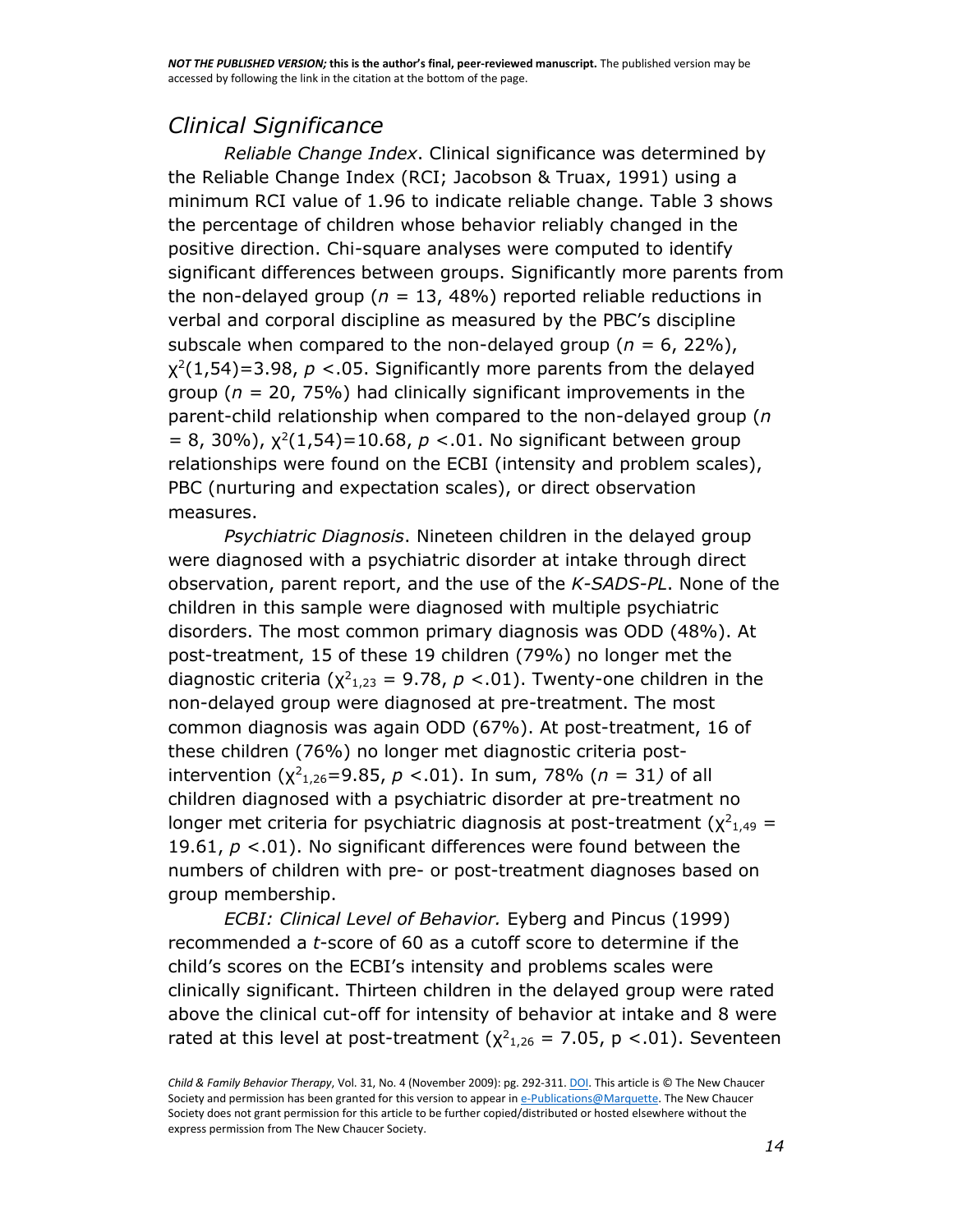children in the no delay group were rated above clinical cut-off for intensity at intake and 15 were rated at this level at post-treatment  $(\chi^2_{1,26} = 4.20, p < .05)$ . Chi-square analyses examining the relationship between pre- and post-test scores between groups indicated significantly more children in the no delay group were rated above clinical cut-off for intensity of behavior at pre- and at post-treatment  $(\chi^2_{1,53} = 3.71, p = .05)$ . Twenty-seven children in the no delay group were rated as clinically problematic at pre-treatment and 15 were rated at this level at post-treatment  $(\chi^2_{1,26} = 3.86, p < .05)$ . Similarly, 27 children in the delay group were rated as clinically problematic at pre-treatment and 11 were rated at this level at post-treatment  $(\chi^2_{1,26})$  $= 4.54$ ,  $p < .05$ ). There were no significant between group relationships.

## *Parent Satisfaction*

Forty-nine parents (91%) completed the parent satisfaction questionnaire. Parents rated the quality of the program highly (*M* = 6.76; *SD* = .59), indicating that they viewed the services received as *good* to *excellent*. There were no significant differences between parents of children with or without developmental delays on the satisfaction measure. Parents reported that the program improved their child's behavior (*M* = 6.20; *SD* = .84), helped them learn new strategies to manage their child's behavior (*M* = 6.47; *SD* = .84) and increased their confidence in their ability to manage their child's behavior in the future ( $M = 6.02$ ;  $SD = 1.16$ ). Parents also indicated that they would encourage others to contact the study's personnel to address their child's behavior problems.

#### **Discussion**

This study investigated the effectiveness of a community-based, parent management program on delayed and non-delayed toddlers with behavior problems, most of who were living in poverty. Results indicated that children with and without developmental delays experienced similar reductions challenging behavior, enrichment in the parent-child relationship, and improvement in parenting behavior and skills. Although average scores for the non- delayed group suggested the intensity of many children's challenging behaviors remained at a clinical level at post-test, children's challenging behaviors were less intense and problematic after treatment. Importantly, of the 40

*Child & Family Behavior Therapy*, Vol. 31, No. 4 (November 2009): pg. 292-311[. DOI.](http://dx.doi.org/10.1080/07317100903311018) This article is © The New Chaucer Society and permission has been granted for this version to appear in [e-Publications@Marquette.](http://epublications.marquette.edu/) The New Chaucer Society does not grant permission for this article to be further copied/distributed or hosted elsewhere without the express permission from The New Chaucer Society.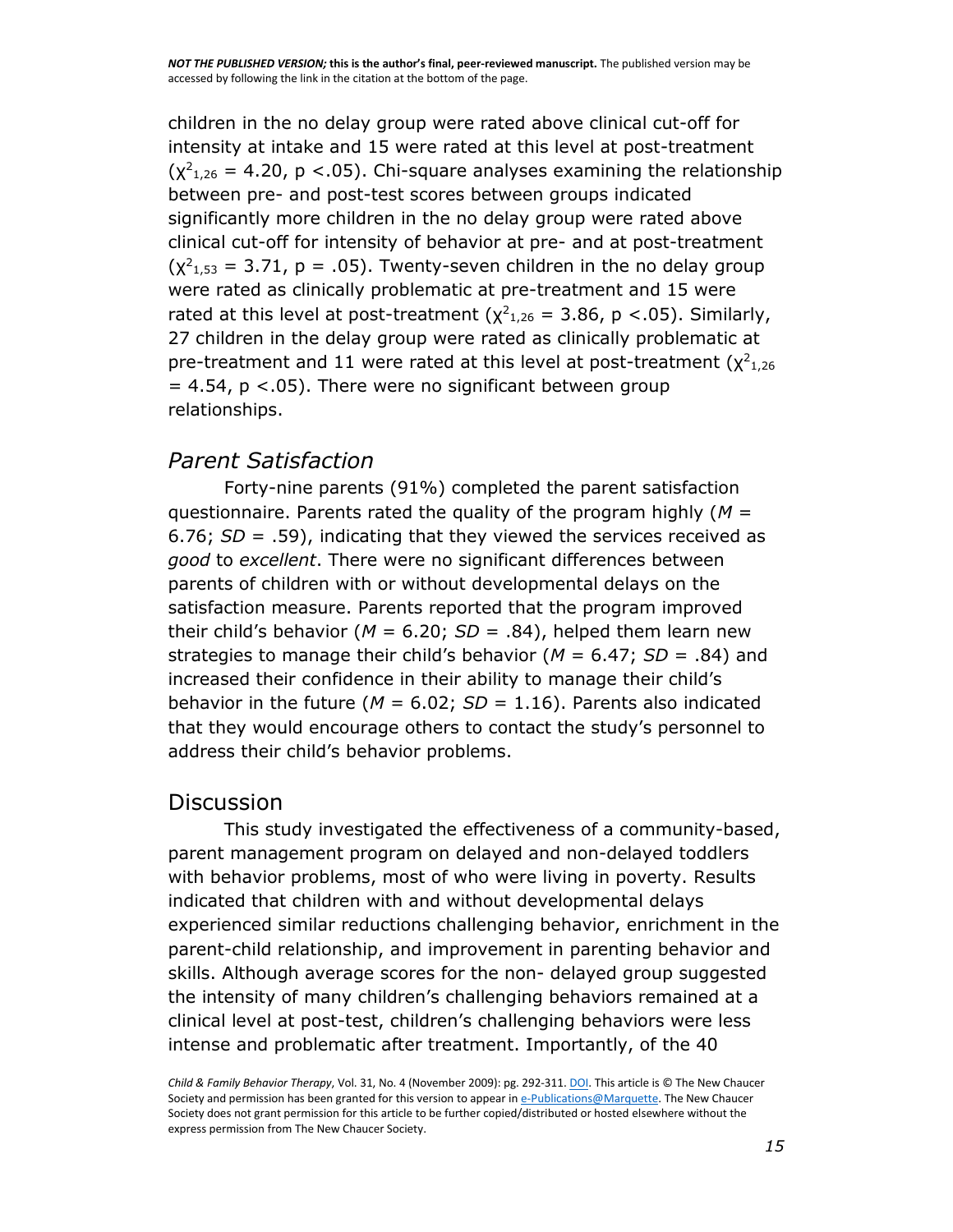children who met the criteria for a psychiatric disorder diagnosis at pre-test, 31 no longer met the same criteria at post-test. Parent-child interactions improved over time as children in the program demonstrated increased positive affect and responded more to their parents. Parents became more sensitive to their child's cues and set appropriate limits on their challenging behaviors, resulting in decreased use of verbal and corporal punishment and an improvement in their ability to establish appropriate expectations. One intention of this treatment program was to teach parents developmentally appropriate strategies to interact with their children through an adjustment of their expectations and modeling of parenting strategies such as play, positive reinforcement, and limit setting. This study suggested that the treatment protocol effectively educated parents regarding developmentally appropriate practices, thus enabling them to improve their interaction with their children, which led to positive outcomes for both delayed and non-delayed groups.

Not only do the results support the positive findings of previous research on behavioral family interventions for young children with behavior problems and disabilities (McDiarmid & Bagner, 2005; Roberts et al., 2006), but they also expand the focus of research to include toddlers. Early intervention is critical because childhood behavior problems can emerge very early in a child's development soon after a child begins to walk and talk. Further, research suggests that parents of toddlers experience significant levels of stress and frustration, peaking at age 3 years, due to concerns regarding difficulties with behavior management and discipline (e.g., Bayer, Hiscock, Ukoumunne, Price, and Wake, 2008; Jenkins, Bax, and Hart, 1980; Richman, Stevenson, & Graham, 1982). Treatments for toddlers can target challenging behaviors before they become embedded and more difficult to manage, and treatment may be especially critical for children with disabilities because they are at an increased risk for behavior problems and related negative outcomes. This is also a critical time to intervene because the parents are motivated to participate and engage in treatment, preventing them from inadvertently reinforcing the challenging behaviors and from falling into poor parenting habits. The results of this study suggested that early treatment was effective and therefore should begin as early as possible to prevent the escalation of challenging behaviors to later, more severe, and possibly chronic behavior problems. However, the

*Child & Family Behavior Therapy*, Vol. 31, No. 4 (November 2009): pg. 292-311[. DOI.](http://dx.doi.org/10.1080/07317100903311018) This article is © The New Chaucer Society and permission has been granted for this version to appear in [e-Publications@Marquette.](http://epublications.marquette.edu/) The New Chaucer Society does not grant permission for this article to be further copied/distributed or hosted elsewhere without the express permission from The New Chaucer Society.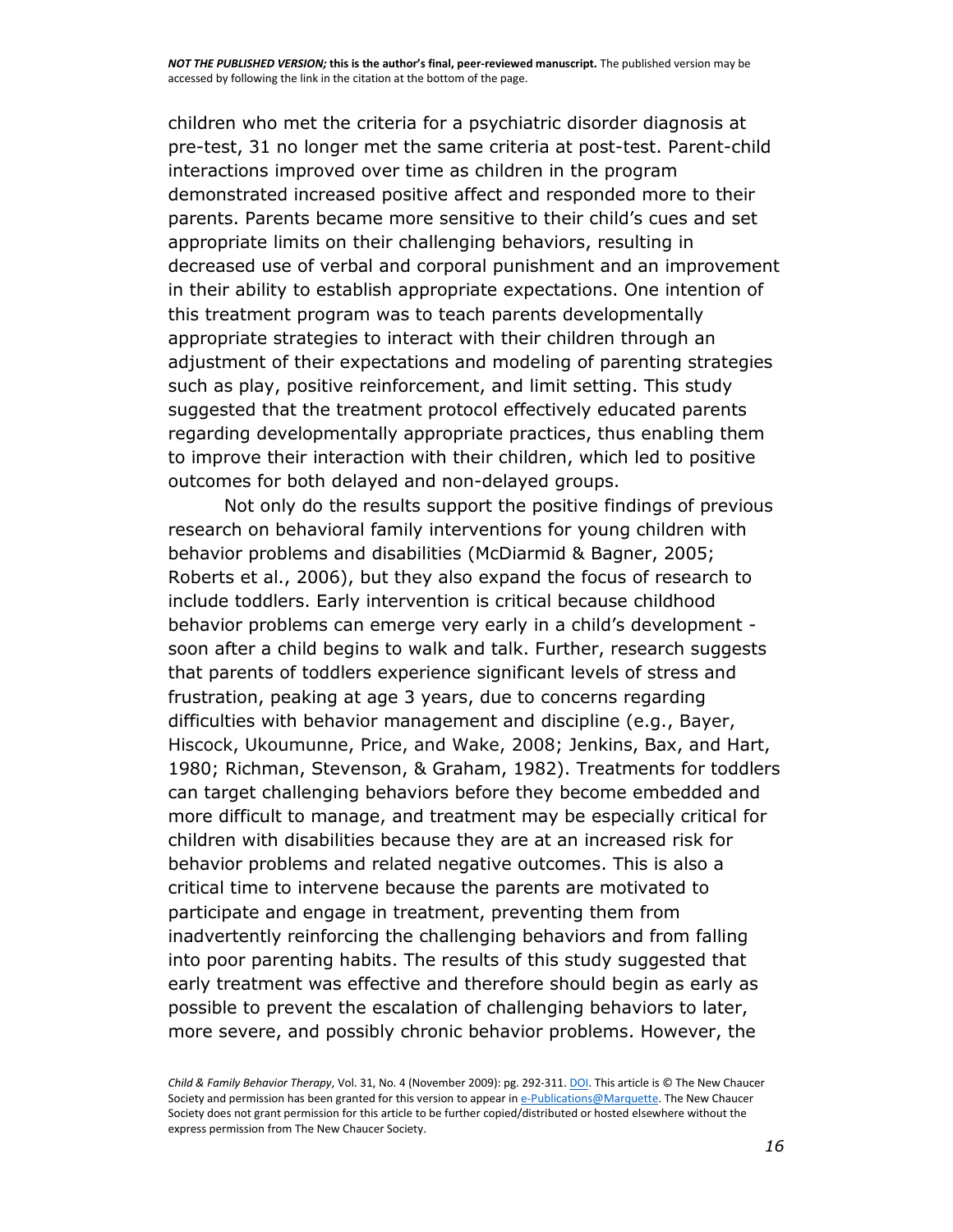absence of a long-term follow-up prevents us from identifying whether the benefits of the program are maintained over time. We are presently engaged in a follow-up study that will essentially repeat the study's outcome measures one to three years after treatment completion.

This study also demonstrated that parent management training is effective with single, low-educated parents living in poverty. Such findings are significant because poverty is pervasive risk factor (Qi & Kaiser, 2003) that impacts many areas of a family's life such as parenting styles, child characteristics (e.g., attachment, cognition, temperament, social skills), and parent factors (e.g., stress, discipline, education level). In general, young children from low-income households are at an increased risk for developing behavior problems (Olson, Ceballo, & Park, 2002). Further, there are indicators that caregivers of children with developmental delays experience higher stress levels (Rodriguez & Murphy, 1997), and poverty may serve as an additional burden that increases the vulnerability of these children. Unfortunately, research shows that the risk factors experienced by families in poverty often make treatment difficult and may lead to poor attendance rates and high levels of attrition (Armbruster & Kazdin, 1994). This treatment program was specifically designed to be sensitive to the issue of poverty. For example, clinicians conducted all of the treatment sessions in each family's home, scheduled visits at times convenient to the caregiver, made reminder phone calls to caregivers before sessions, and adapted treatment programs as necessary to meet the unique needs of the family and the home environment.

The results of this study are promising. However, due to the acute needs of the families referred to the community clinic, the researchers were unable to place families into a control group. While a wait-list control group would strengthen the findings of this study, it was quickly learned that this would not be reasonable given the significant difficulty experienced in initially engaging families and in maintaining them throughout the treatment program. Fox and Holtz (2008) reported a 57% treatment attrition rate for a similar population of children with developmental delays from low-income families, which is higher than the 33% reported in other treatment studies for families of children with developmental disabilities (Roberts et al., 2006) and the 50% rate for children from low-income families (Nicholson et al.,

*Child & Family Behavior Therapy*, Vol. 31, No. 4 (November 2009): pg. 292-311[. DOI.](http://dx.doi.org/10.1080/07317100903311018) This article is © The New Chaucer Society and permission has been granted for this version to appear in [e-Publications@Marquette.](http://epublications.marquette.edu/) The New Chaucer Society does not grant permission for this article to be further copied/distributed or hosted elsewhere without the express permission from The New Chaucer Society.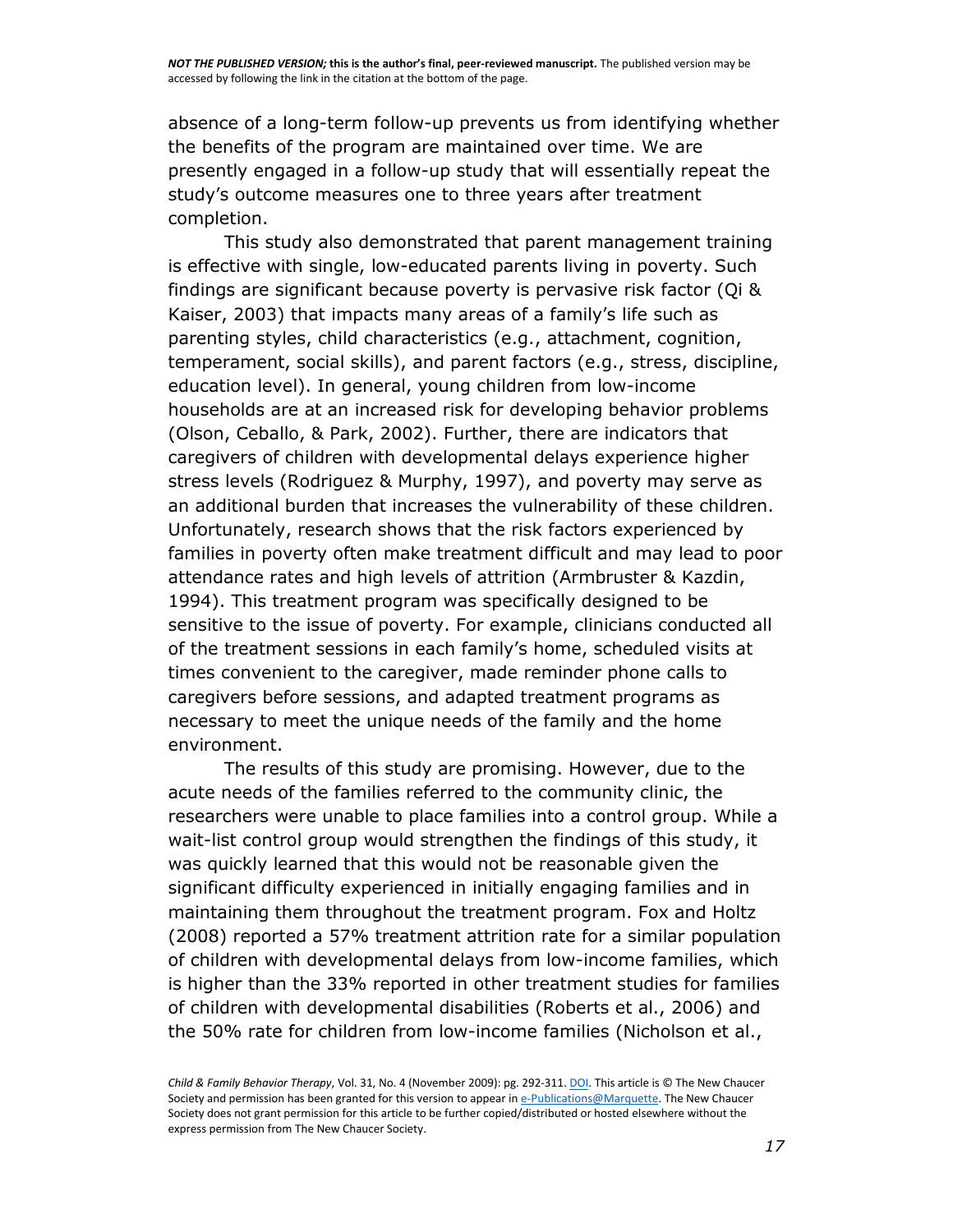1999). This high rate exemplifies the inherent challenges of providing mental health services to this population.

Therefore, it is important to acknowledge that the apparent effectiveness of the treatment program may be moderated or directly impacted by variables that were not directly measured or controlled in this study. For example, prior research suggested that factors including parental stress and psychopathology relate directly to parent perception of child behavior problems (Baker, Blacher, Crnic & Edelbrock, 2002) and affect treatment outcomes for young children (Snell-Johns, Mendez, & Smith, 2004). Therefore, the decline in child behavior problems reported by parents in this study may have been a result of decreased parental stress due to reasons other than the treatment program. Other factors such as daycare experiences, interactions with other caregivers, additional therapies (e.g., speech, occupational therapy), medical interventions, and child development or maturation may have also resulted in positive change in child behavior. These variables are important to consider but are difficult to control considering the complex systems involved in many children's lives. In fact, research designed to investigate predictors, mediators, and moderators of behavioral treatment programs outcomes has found inconsistent results (McMahon, Wells, & Kotler, 2006). Therefore, while a better understanding of the multiple and interacting influences on the outcome of treatments for challenging behavior would enhance the understanding of full treatment effects, the findings of this study indicate that parents and toddlers, with and without developmental delays, from low-income populations can benefit from in-home parent management training.

#### **References**

- American Psychological Association. (2000). *Diagnostic and statistical manual of mental disorders (4th ed. text revision).* Washington, D.C.: Author.
- Armbruster, P. & Kazdin, A. E. (1994). Attrition in child psychotherapy. In T.H. Ollendick & R.J. Prinz (Eds.), *Advances in Clinical Child Psychology (pp 81-108).* New York: Plenum.
- Bagner, D. M., & Eyberg, S. M. (2007). Parent-child interaction therapy for disruptive behavior in children with mental retardation: A randomized controlled trial. *Journal of Clinical Child and Adolescent Psychology, 36,*  418-429.
- Baker, B. L., Blacher, J., Crnic, K. A., & Edelbrock, C. (2002). Behavior problems and parenting stress in families of three-year-old children

*Child & Family Behavior Therapy*, Vol. 31, No. 4 (November 2009): pg. 292-311[. DOI.](http://dx.doi.org/10.1080/07317100903311018) This article is © The New Chaucer Society and permission has been granted for this version to appear in [e-Publications@Marquette.](http://epublications.marquette.edu/) The New Chaucer Society does not grant permission for this article to be further copied/distributed or hosted elsewhere without the express permission from The New Chaucer Society.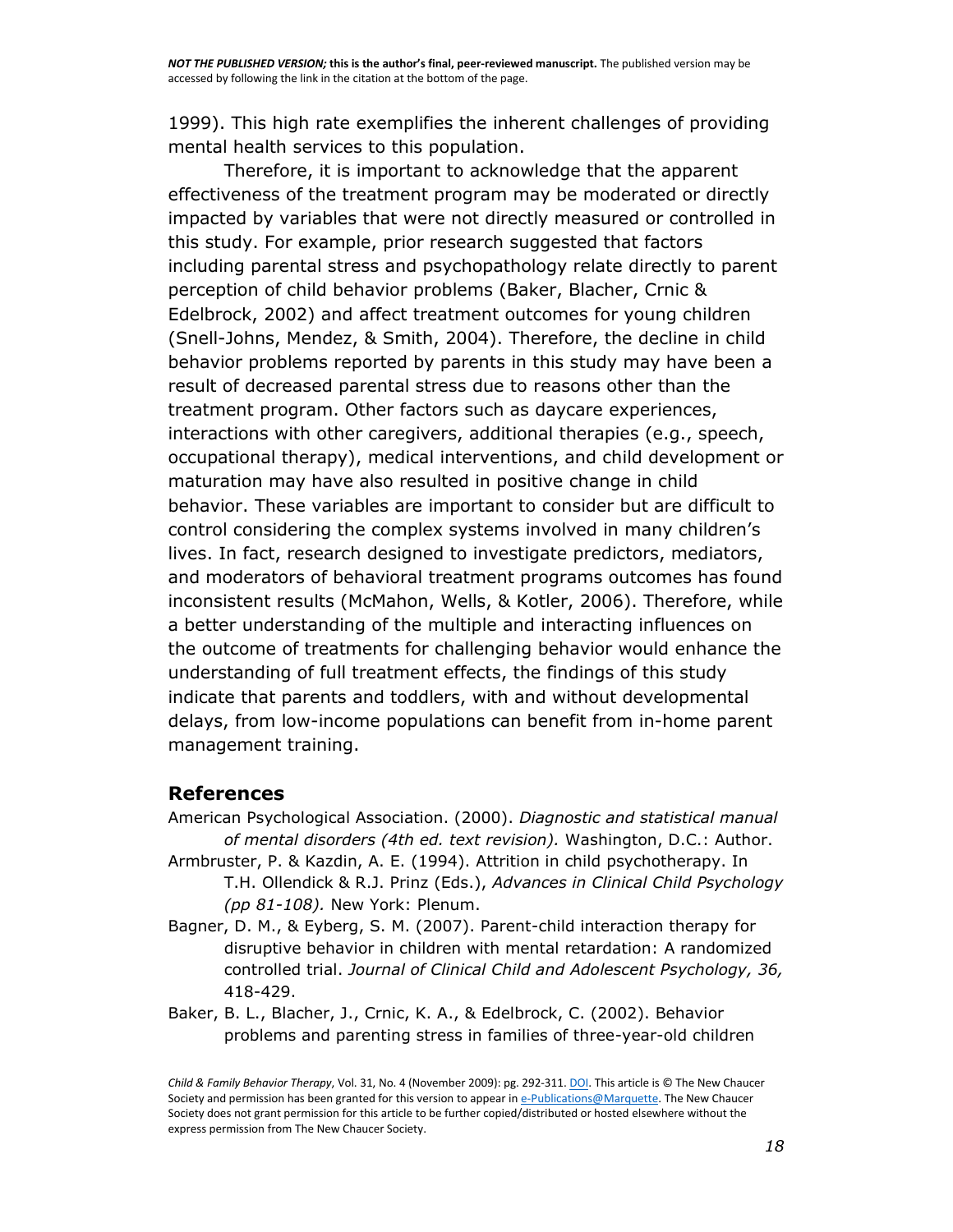with and without developmental delays. *American Journal of Mental Retardation, 107*, 433-444.Bayer, J. K., Hiscock, H., Ukoumunne, O. C., Price, A., & Wake, M. (2008). Early childhood aetiology of mental health problems: A longitudinal population-based study. *Journal of Child Psychology and Psychiatry, 49*, 1166-1174.

- Bayley, N. (1993). *Bayley Scales of Infant Development, Second Edition.* San Antonio, TX: The Psychological Corporation.
- Brinkmeyer, M. Y., & Eyberg, S. M. (2003). Parent-child interaction therapy for oppositional children. In A.E. Kazdin & J.R. Weisz (Eds.). *Evidenced-based psychotherapies for children and adolescents*  (pp.204-223). New York: Guilford.
- Burns, G. L., & Patterson, D. R. (1990). Conduct problem behaviors in a stratified random sample of children and adolescents: New standardization data on the Eyberg Child Behavior Inventory. *Psychological Assessment, 2,* 391-397.
- Campbell, S. B. (1995). Behavior problems in preschool children: A review of recent research. *Journal of Child Psychology & Psychiatry*, *36,* 113- 149.
- Crawley, S. B., & Spiker, D. (1983). Mother-child interactions involving twoyear-olds with Down syndrome: A look at individual differences. *Child Development, 54,* 1312-1323.
- Einfeld, S., Piccinin, A., Mackinnon, A., Hofer, S., Taffe, J., Gray, K., et al. (2006). Psychopathology in young people with intellectual disability. *Journal of the American Medical Association, 296*, 1981-1989.
- Eyberg, S. M., Boggs, S., & Algina, J. (1995). Parent-child interaction therapy: A psychosocial model for the treatment of children with conduct problem behavior and their parents. *Psychopharmacology Bulletin, 31,* 83-91.
- Eyberg, S. M., Boggs, S. R., & Rodriguez, C. M. (1992). Relationships between maternal parenting stress and child disruptive behavior. *Child and Family Behavior Therapy, 14,* 1-9.
- Eyberg, S. M., Funderburk, B. W., Hembree-Kigin, T. L., McNeil, C. B., Quierdo, J. G., & Hood, K. K. (2001). Parent-child interaction therapy with behavior problem children: One and two year maintenance of treatment effects in the family. *Child and Family Behavioral Therapy, 23,* 1-20.
- Eyberg, S. M., Nelson, M. N., & Boggs, S. R. (2008). Evidence-based psychological treatments for children and adolescents with disruptive behavior. *Journal of Clinical Child and Adolescent Psychology, 37*(1), 215-237.
- Eyberg, S. M., & Pincus, D. (1999). Eyberg Child Behavior Inventory and the Sutter-Eyberg Student Behavior Inventory-Revised. Lutz, FL: Psychological Assessment Resources, Inc.

*Child & Family Behavior Therapy*, Vol. 31, No. 4 (November 2009): pg. 292-311[. DOI.](http://dx.doi.org/10.1080/07317100903311018) This article is © The New Chaucer Society and permission has been granted for this version to appear in [e-Publications@Marquette.](http://epublications.marquette.edu/) The New Chaucer Society does not grant permission for this article to be further copied/distributed or hosted elsewhere without the express permission from The New Chaucer Society.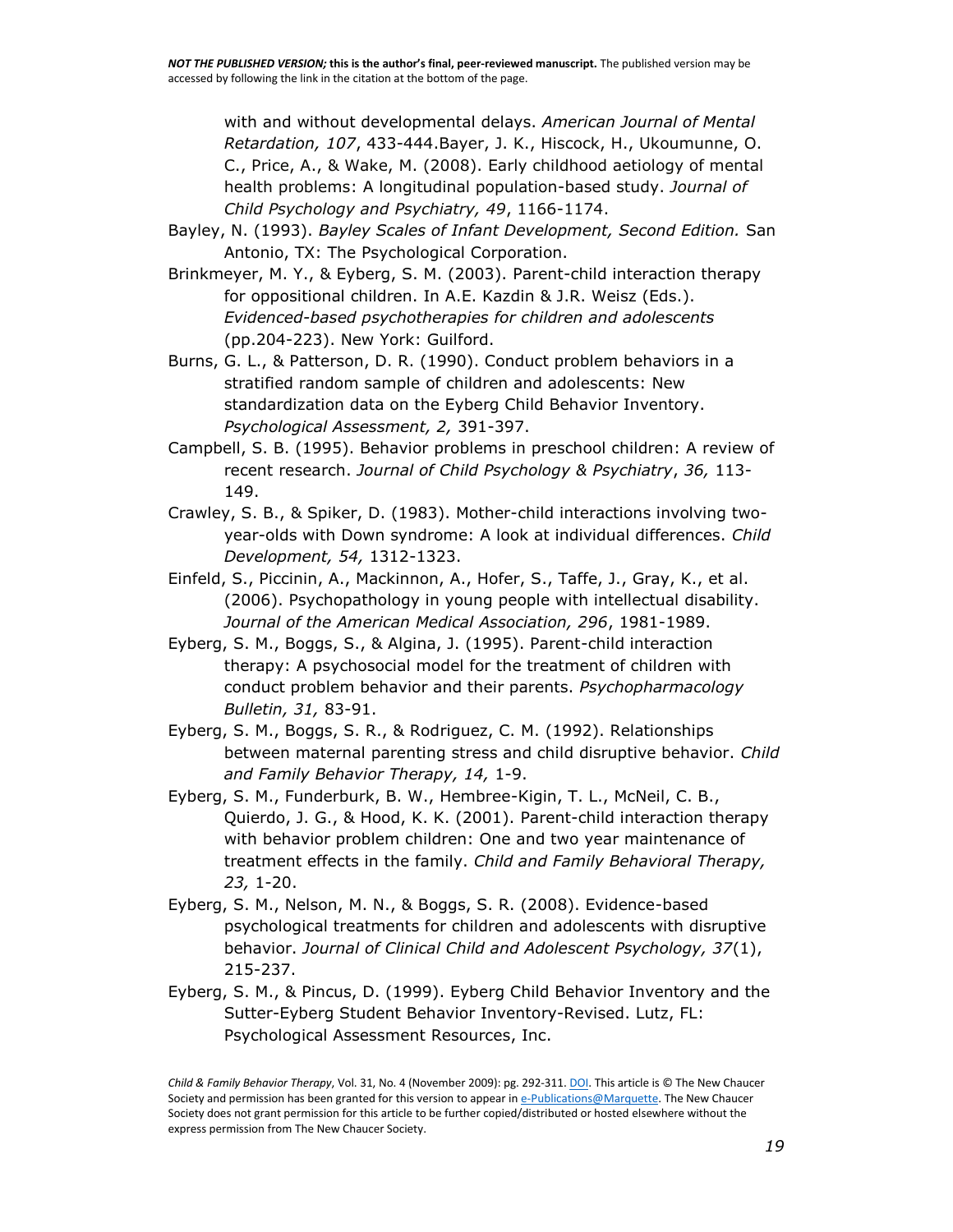- Feldman, M. A., Hancock, C. L., Rielly, N., Minnes, P., & Cairns, C. (2000). Behavior problems in young children with or at risk for developmental delay. *Journal of Child and Family Studies, 9* (2), 247-261.
- Fox, R. A. (1994). *Parent behavior checklist*. Austin, TX: ProEd (Currently available from the author, Marquette University, School of Education, P.O. Box 1881, Milwaukee, WI 53201-1881; Email:robert.fox@marquette.edu).
- Fox, R. A., & Bentley, K. S. (1992). Validity of the Parenting Inventory: Young Children. *Psychology in the Schools, 29,* 101-107.
- Fox, R. A., & Holtz, C. A. (In Press). Treatment outcomes for toddlers with behavior problems and developmental delays from low-income families. *Child and Adolescent Mental Health.*
- Fox, R. A., Keller, K. M., Grede, P. L., & Bartosz, A. M. (2007). A mental health clinic for toddlers with developmental delays and behavior problems. *Research in Developmental Disabilities, 28,* 119-129.
- Fox, R. A., & Nicholson, B. C. (2003). *Parenting young children: A facilitator's guide.* Longmont, Colorado: Sopris West.
- Gavidia-Payne, S., & Hudson, A. (2002). Behavioral supports for parents of children with an intellectual disability and problem behaviours: An overview of the literature. *Journal of Intellectual and Developmental Disability, 27,* 31-55.
- Greene, R. W., & Doyle, A. E. (1999). Toward a transactional conceptualization of oppositional defiant disorder: Implications for assessment and treatment. *Clinical Child and Family Psychology Review, 2,* 129-148.
- Hudson, A. M., Matthews, J. M., Gavidia-Payne, S. T., Cameron, C. A., Mildon, R. L., Radler, G. A., & Nankervis, K. L. (2003). Evaluation of an intervention system for parents of children with intellectual disability and challenging behavior. *Journal of Intellectual Disability Research, 47,* 238-249.
- Jacobson, N. S., & Truax, P. (1991). Clinical significance: A statistical approach to defining meaningful change in psychotherapy research. *Journal of Consulting and Clinical Psychology, 59*(1), 12-19.
- Jenkins, S., Bax, M., & Hart, H. (1980). Behavior problems in preschool children. *Journal of Child Psychology and Psychiatry, 21*, 5-18.
- Kaufman, J., Birmaher, B., Brent, D., Rao, U., Ryan, N., Flynn, C., & Moreci, P. (1997). The Revised Schedule for Affective Disorders and Schizophrenia for School Aged Children: Present and Lifetime Version: Preliminary reliability and validity data. *Journal of the American Academy of Child and Adolescent Psychiatry, 36,* 980-988.
- Keenan, K., & Wakschlag, L. (2000). More than the terrible twos: The nature and severity of behavior problems in clinic-referred preschool children. *Journal of Abnormal Child Psychology, 28*, 33-46.

*Child & Family Behavior Therapy*, Vol. 31, No. 4 (November 2009): pg. 292-311[. DOI.](http://dx.doi.org/10.1080/07317100903311018) This article is © The New Chaucer Society and permission has been granted for this version to appear in [e-Publications@Marquette.](http://epublications.marquette.edu/) The New Chaucer Society does not grant permission for this article to be further copied/distributed or hosted elsewhere without the express permission from The New Chaucer Society.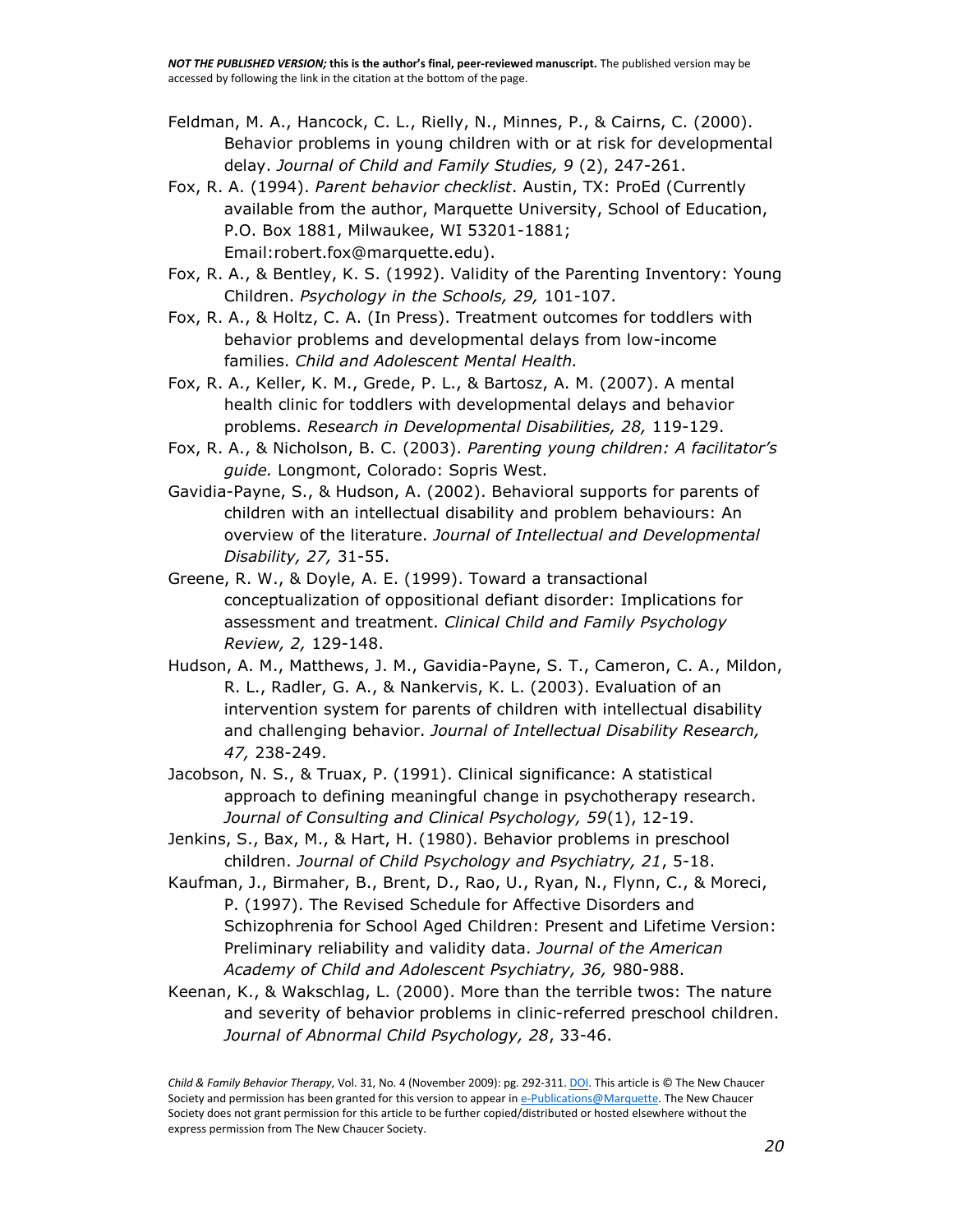- Keenan, K., & Wakschlag, L. S. (2002). Can a valid diagnosis of disruptive behavior disorder be made in preschool children? *American Journal of Psychiatry, 159*, 351-358.
- Keller, K. M., & Fox, R. A. (2009). Toddlers with developmental delays and challenging behaviors. *Early Child Development and Care, 179,* 87-92*.*
- McDiarmid, M. D., & Bagner, D. M. (2005). Parent-child interaction therapy for children with disruptive behavior and developmental disabilities. *Education & Treatment of Children, 28,* 130-141.
- McIntyre, L. L. (2008). Parent training for young children with developmental delays: Randomized controlled trial. *American Journal on Mental Retardation, 113*, 356-368.
- McMahon, R. J., Wells, K. C., & Kotler, J. S. (2006). Effectiveness of the Coping Power program and of classroom intervention with aggressive children: Outcome at a 1-year follow-up. *Behavior Therapy, 34,* 493- 515.
- Mendez, J. L., Fantuzzo, J. & Cicchetti, D. (2002). Profiles of social competence among low-income African American preschool children. *Child Development, 73,* 1085-1101.
- Neilsen, S. L., & McEvoy, M. A. (2004). Functional behavioral assessment in early education settings. *Journal of Early Intervention, 26,* 115-131.
- Nicholson, B. C., Anderson, M., Fox, R. A., & Brenner, V. (2002). One family at a time: A prevention program for at-risk parents. *Journal of Counseling and Development, 80,* 362-371*.*
- Nicholson, B. C., Brenner, V., & Fox, R. A. (1999). A community-based parenting program with Iow-income mothers of young children. *Families in Society: The Journal of* Contemporary *Human Services, 80,*  247-253.
- Nicholson, B. C., Fox, R. A., & Johnson, S. D. (2005). Parenting young children with challenging behaviour. *Infant and Child Development, 14,*  425-428.
- Olson, S. L., Ceballo, R., & Park, C. (2002). Early problem behavior among children from low-income, mother-headed families: A multiple risk perspective. J*ournal of Clinical Child and Adolescent Psychology, 31,*  419-430.
- Peters, C., & Fox, R. A. (1993). Parenting Inventory: Validity and social desirability. *Psychological Reports, 72,* 683-689.
- Qi, C. H., & Kaiser, A. P. (2003). Behavior problems of preschool children from low- income families: Review of the literature. *Topics in Early Childhood Special Education, 23,* 188-216.
- Richman, N., Stevenson, J., & Graham, P. J. (1982). *Preschool to school: A behavioral study*. London: Academic Press.
- Roberts, C., Mazzucchelli, T., Studman, L., & Sanders, M. R. (2006). Behavioral family interventions for children with developmental

*Child & Family Behavior Therapy*, Vol. 31, No. 4 (November 2009): pg. 292-311[. DOI.](http://dx.doi.org/10.1080/07317100903311018) This article is © The New Chaucer Society and permission has been granted for this version to appear in [e-Publications@Marquette.](http://epublications.marquette.edu/) The New Chaucer Society does not grant permission for this article to be further copied/distributed or hosted elsewhere without the express permission from The New Chaucer Society.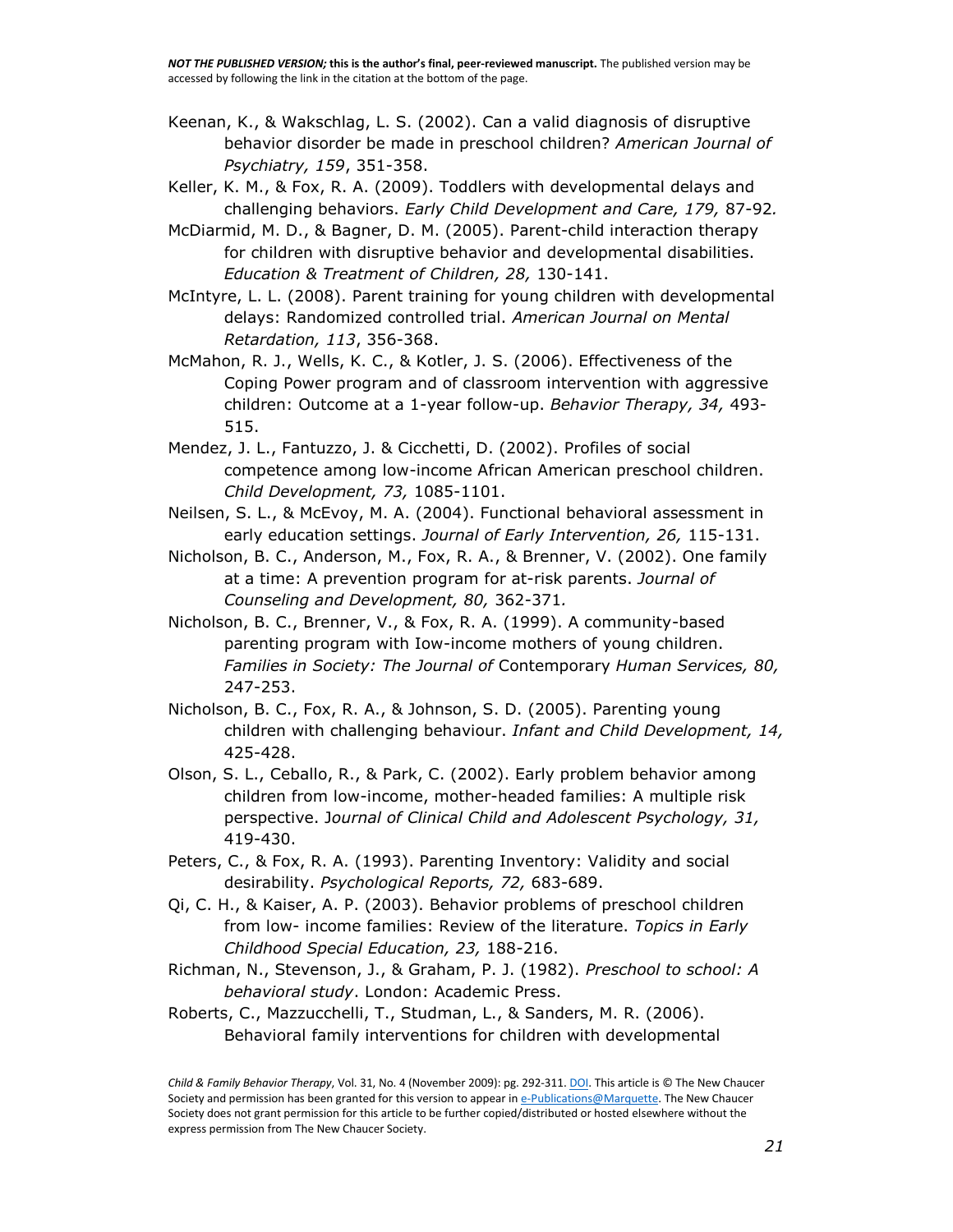disabilities and behavioral problems. *Journal of Clinical Child and Adolescent Psychology, 35,* 180-193.

- Roberts, C., Mazzucchelli, T., Taylor, K., & Reid, R. (2003). Early intervention for behavior problems in young children with developmental disabilities. *International Journal of Disability, Development, and Education, 50,* 275-292.
- Rodriquez, C. M., & Murphy, L. E. (1997). Parenting stress and abuse potential in mothers of children with development disabilities. *Child Maltreatment, 2,* 245-251.
- Rogers, S. J., & D'Eugenio, D. B. (1981). Assessment and Application. Ann Arbor, MI; The University of Michigan Press.
- Sanders, M. R. (1999). Triple P-Positive Parenting Program: Towards an empirically validated multilevel parenting and family support strategy for the prevention of behavior and emotional problems in children. *Clinical Child & Family Psychology Review,* 2, 71-90.
- Sanders, M. R., Mazzucchelli, T. G., & Studman, L. J. (2004). Stepping Stones Triple P: The theoretical basis and development of an evidence-based positive parenting program for families with a child who has a disability. *Journal of Intellectual and Developmental Disability, 29,*  265-283.
- Sigafoos, J. (2000). Communication development and aberrant behavior in children with developmental disabilities. *Education and Training in Mental Retardation and Developmental Disabilities, 35,* 168-176.
- Snell-Johns, J., Mendez, J. L., & Smith, B. H. (2004). Evidence based solutions for overcoming access barriers, decreasing attrition, and promoting change with underserved families. *Journal of Family Psychology, 18,* 19-35.
- Sparrow, S. S., Balla, D. A., & Cicchetti, D. (1984). *Vineland Adaptive Behavior Scales.* Bloomington, MN; Pearson Assessments.
- Tucker, M. A., & Fox, R. A. (1995). Assessment of families with mildly handicapped preschoolers. *Journal of School Psychology, 33,* 29-37.
- Webster-Stratton, C. (1994). Advancing videotape parent training: A comparison study. *Journal of Consulting and Clinical Psychology, 62,*  583-593.
- Webster-Stratton, C., Ried, M., & Hammond, M. (2001). Preventing conduct problems, promoting social competence in Head Start children: Prevalence, pervasiveness, and associated risk factors. *Clinical Child and Family Psychology Review, 1,* 101-124.
- Weis, R., Lovejoy, M. C., & Lundahl, B. (2004). Factor structure and discriminative validity of the Eyberg Child Behavior Inventory with young children. *Journal of Psychopathology and Behavioral Assessment, 27,* 269-278.

*Child & Family Behavior Therapy*, Vol. 31, No. 4 (November 2009): pg. 292-311[. DOI.](http://dx.doi.org/10.1080/07317100903311018) This article is © The New Chaucer Society and permission has been granted for this version to appear in [e-Publications@Marquette.](http://epublications.marquette.edu/) The New Chaucer Society does not grant permission for this article to be further copied/distributed or hosted elsewhere without the express permission from The New Chaucer Society.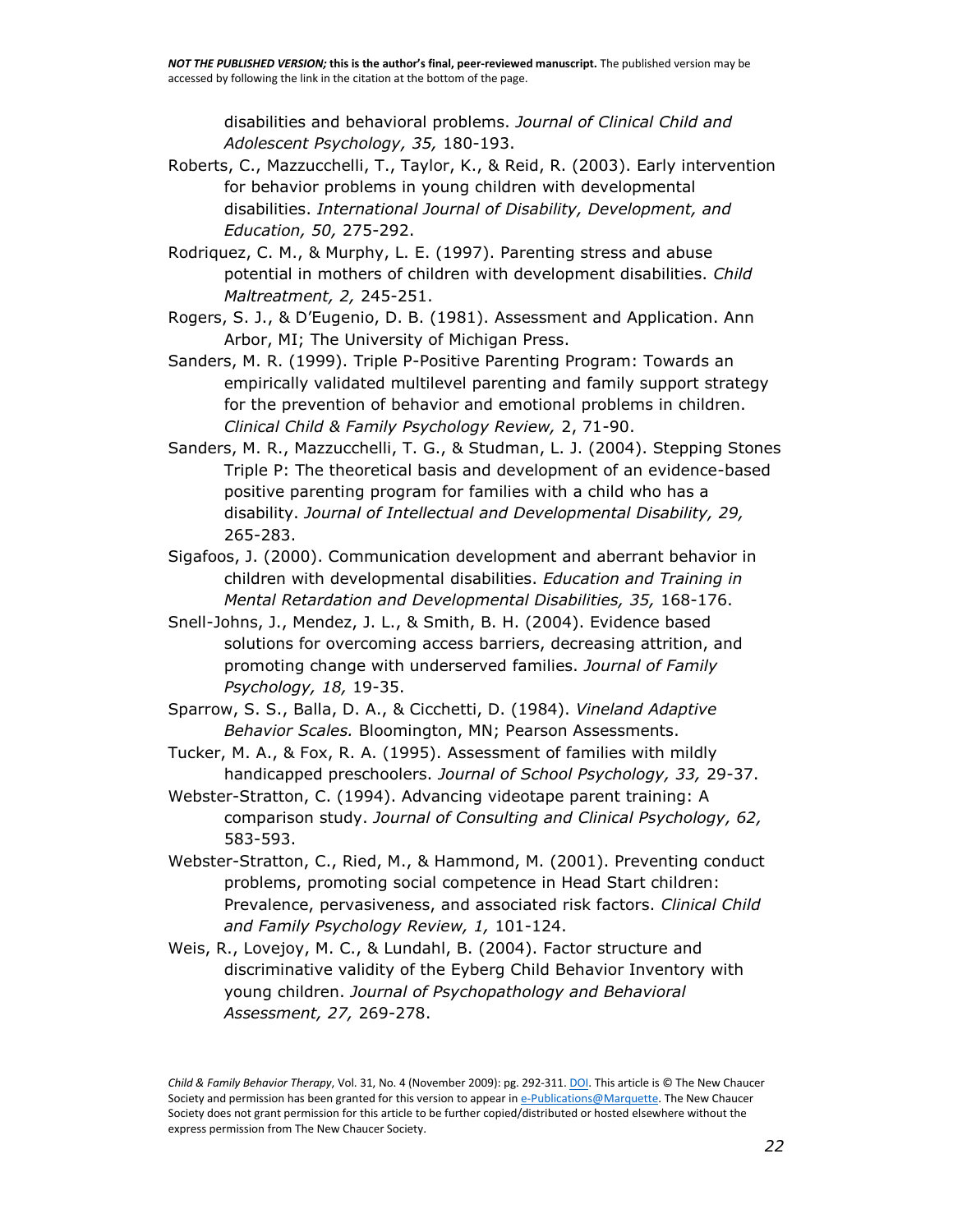*NOT THE PUBLISHED VERSION;* **this is the author's final, peer-reviewed manuscript.** The published version may be accessed by following the link in the citation at the bottom of the page.

|                               |       | Delayed <sup>a</sup> |                |    | Non-delayed <sup>b</sup> |      |                |    |
|-------------------------------|-------|----------------------|----------------|----|--------------------------|------|----------------|----|
| Variable                      | М     | SD                   | $\sqrt{n}$     | %  | M                        | SD   | $\sqrt{n}$     | %  |
| Age of Child                  | 2.45  | .57                  |                |    | 2.88                     | .93  |                |    |
| Gender                        |       |                      |                |    |                          |      |                |    |
| Female                        |       |                      | 12             | 44 |                          |      | 15             | 55 |
| Male                          |       |                      | 15             | 55 |                          |      | 12             | 44 |
| Race                          |       |                      |                |    |                          |      |                |    |
| African American              |       |                      | 12             | 44 |                          |      | 12             | 44 |
| Latino                        |       |                      | 5              | 18 |                          |      | 6              | 22 |
| Caucasian                     |       |                      | 6              | 22 |                          |      | 5              | 19 |
| <b>Mixed Ethnicity</b>        |       |                      | 3              | 11 |                          |      | 4              | 14 |
| Other                         |       |                      | $\overline{1}$ | 4  |                          |      | 0              | 0  |
| Psychiatric Diagnosis         |       |                      | 19             | 70 |                          |      | 21             | 78 |
| <b>Marital Status</b>         |       |                      |                |    |                          |      |                |    |
| Married                       |       |                      | 11             | 41 |                          |      | 10             | 37 |
| Single                        |       |                      | 16             | 59 |                          |      | 17             | 63 |
| <b>Public Assistance</b>      |       |                      |                |    |                          |      |                |    |
| Yes                           |       |                      | 22             | 81 |                          |      | 20             | 74 |
| No                            |       |                      | 5              | 19 |                          |      | $\overline{7}$ | 16 |
| Years of Parent Education     | 12.27 | 2.41                 |                |    | 12.00                    | 2.91 |                |    |
| Number of Children in<br>Home | 2.40  | 1.21                 |                |    | 2.65                     | 1.67 |                |    |

**Table 1.** *Demographic Data for Delayed and Non-delayed Groups at Pre-Treatment*

*Note:* a*n* = 27. b*n* = 27. Public Assistance = family reported receiving government aid in form of insurance, food stamps, or other support. In order to receive government aid, total family income must fall below the federal poverty level.

*Child & Family Behavior Therapy*, Vol. 31, No. 4 (November 2009): pg. 292-311[. DOI.](http://dx.doi.org/10.1080/07317100903311018) This article is © The New Chaucer Society and permission has been granted for this version to appear in [e-Publications@Marquette.](http://epublications.marquette.edu/) The New Chaucer Society does not grant permission for this article to be further copied/distributed or hosted elsewhere without the express permission from The New Chaucer Society.